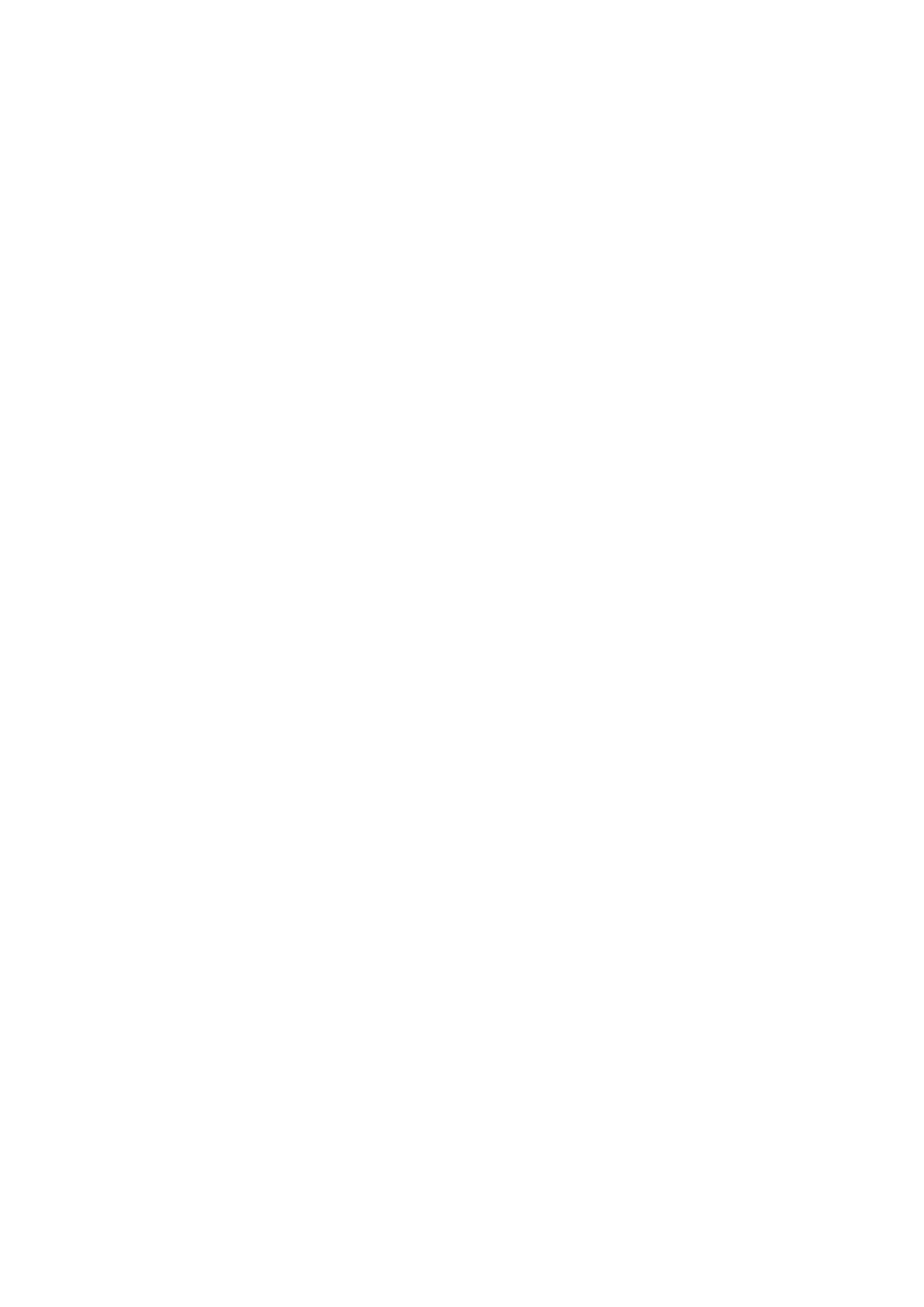

Queensland

### **Police and Other Legislation (Identity and Biometric Capability) Amendment Bill 2018**

**Contents** 

|                |                    |                                                                                                   | Page           |
|----------------|--------------------|---------------------------------------------------------------------------------------------------|----------------|
| Part 1         | <b>Preliminary</b> |                                                                                                   |                |
| 1              |                    | Short title $\ldots \ldots \ldots \ldots \ldots \ldots \ldots \ldots \ldots \ldots \ldots \ldots$ | 6              |
| $\overline{c}$ |                    |                                                                                                   | 6              |
| Part 2         |                    | <b>Amendment of Criminal Code</b>                                                                 |                |
| 3              |                    |                                                                                                   | 6              |
| 4              |                    | Amendment of s 77 (Definitions for chapter)                                                       | 6              |
| 5              |                    | Replacement of s 470A (Unlawful deposition of explosive or noxious                                | 6              |
|                | 470A               | Unlawful dealing with explosive or noxious substances                                             | 6              |
| 6              |                    | Amendment of s 540 (Preparation to commit crimes with dangerous                                   | $\overline{7}$ |
| Part 3         |                    | <b>Amendment of Liquor Act 1992</b>                                                               |                |
| 7              |                    | Act amended $\ldots \ldots \ldots \ldots \ldots \ldots \ldots \ldots \ldots \ldots \ldots \ldots$ | $\overline{7}$ |
| 8              |                    | Amendment of s 4 (Definitions)                                                                    | $\overline{7}$ |
| 9              |                    |                                                                                                   | 8              |
|                | Part 10A           | Extended trading hours and increased regulatory<br>powers for the Commonwealth Games              |                |
|                | Division 1         | Preliminary                                                                                       |                |
|                | 235A               | Definitions for part                                                                              | 8              |
|                | 235B               | Licensed premises to which this part applies $\dots$                                              | 9              |
|                | Division 2         | Extended trading hour                                                                             |                |
|                | 235C               | Commonwealth Games extended trading hours authority                                               | 9              |
|                | 235D               | ID scanning $\ldots \ldots \ldots \ldots \ldots \ldots \ldots \ldots \ldots \ldots$               | 10             |
|                | Division 3         | Fees                                                                                              |                |
|                | 235E               | No additional fees for games authority                                                            | 11             |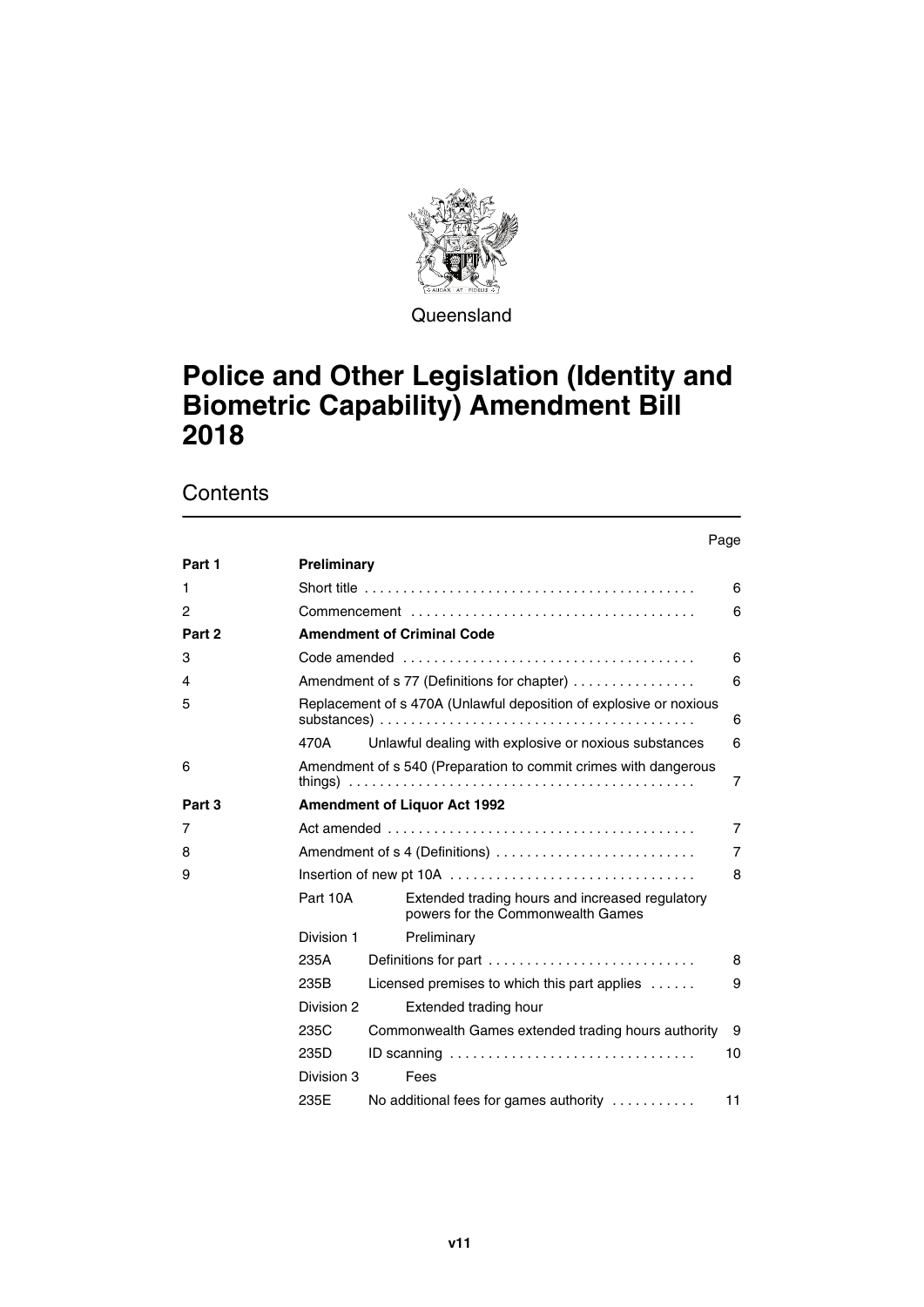Police and Other Legislation (Identity and Biometric Capability) Amendment Bill 2018

#### **Contents**

|        | 235F         | Fee waiver for particular extended hours permits                                                                     | 11  |
|--------|--------------|----------------------------------------------------------------------------------------------------------------------|-----|
|        | Division 4   | Public safety restriction notices                                                                                    |     |
|        | 235G         | Police may give report recommending action                                                                           | 11  |
|        | 235H         | Public safety restriction notice                                                                                     | 12  |
|        | 235I         | No QCAT review                                                                                                       | 14  |
|        | 235J         | No compensation                                                                                                      | 14  |
|        | Division 5   | Expiry                                                                                                               |     |
|        | 235K         |                                                                                                                      | 14  |
| Part 4 |              | Amendment of Police Powers and Responsibilities Act 2000                                                             |     |
| 10     |              |                                                                                                                      | 14  |
| 11     |              | Omission of ch 7, pt 5A (Accessing registered digital photos and other                                               | 14  |
| 12     |              |                                                                                                                      | 14  |
|        |              | Part 8 Miscellaneous                                                                                                 |     |
|        | 197E         | Accessing information stored electronically on smartcard                                                             | 15  |
| 13     |              | Amendment of sch 6 (Dictionary)                                                                                      | 16  |
| Part 5 |              | <b>Amendment of Police Service Administration Act 1990</b>                                                           |     |
| 14     |              |                                                                                                                      | 16  |
| 15     |              | Amendment of s 1.4 (Definitions)                                                                                     | 16  |
| 16     |              | Amendment of s 10.2 (Authorisation of disclosure)                                                                    | 17  |
| 17     |              | Insertion of new pt 10, div 1AA                                                                                      | 17  |
|        | Division 1AA | National identity matching services                                                                                  |     |
|        | 10.2FA       | Definitions for division                                                                                             | 17  |
|        | 10.2FB       | Division binds all persons                                                                                           | 20  |
|        | 10.2FC       | Disclosure of identity information by commissioner .                                                                 | 20  |
|        | 10.2FD       | Collection and use of identity information by commissioner                                                           |     |
|        |              |                                                                                                                      | 20  |
|        | 10.2FE       | Collection, use and disclosure by host agency                                                                        | 20  |
|        | 10.2FF       | Disclosure, use or collection must be for permitted purpose                                                          |     |
|        |              |                                                                                                                      | 21. |
|        | 10.2FG       | Inconsistency with other laws                                                                                        | 22  |
| 18     |              |                                                                                                                      | 22  |
|        | Division 9   | Transitional provision for Police and Other Legislation<br>(Identity and Biometric Capability) Amendment Act<br>2018 |     |
|        | 11.17        | Transitional regulation-making power                                                                                 | 22  |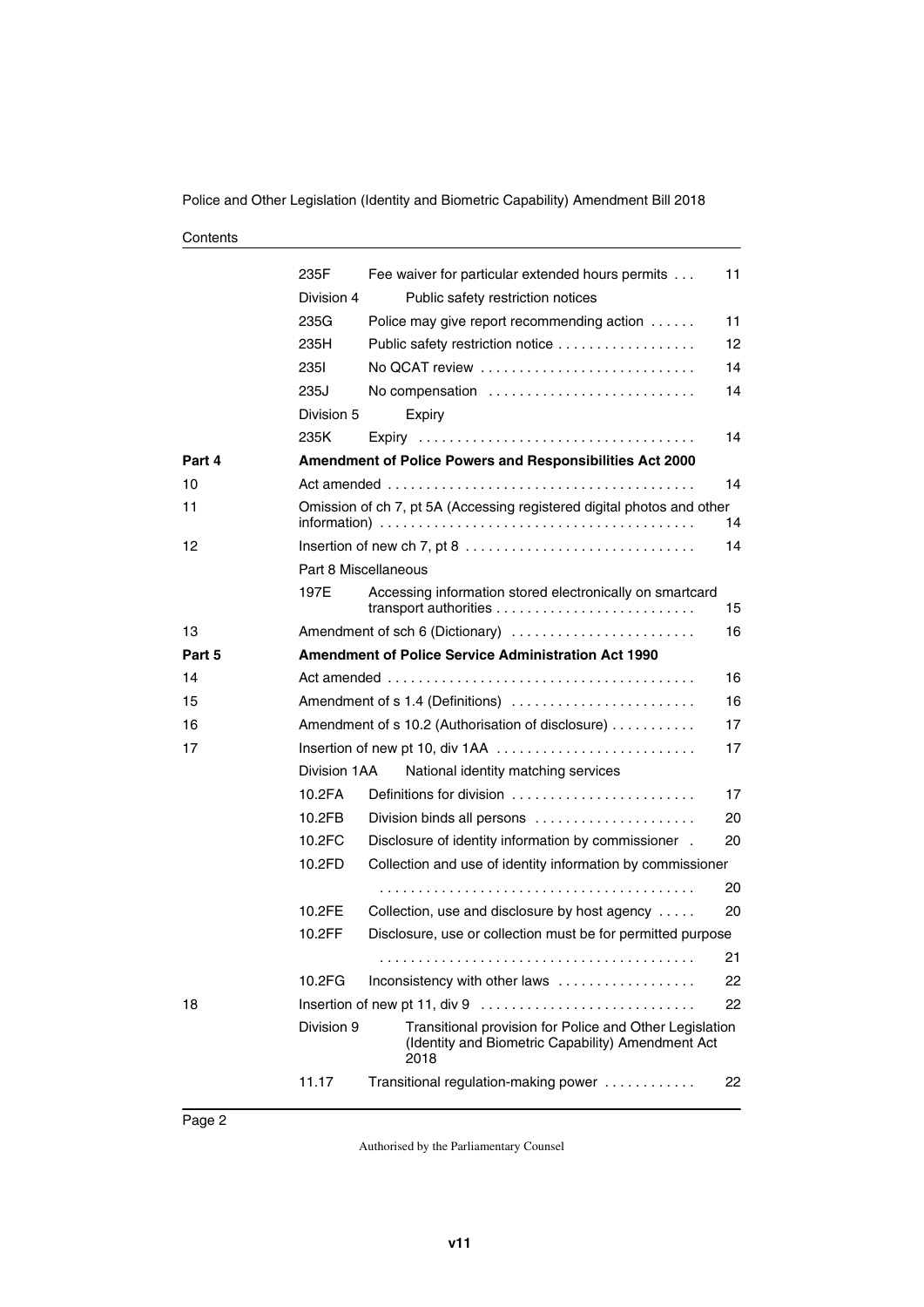Police and Other Legislation (Identity and Biometric Capability) Amendment Bill 2018

#### **Contents**

| Part 6 | 1995       | <b>Amendment of Transport Operations (Road Use Management) Act</b>                                                                    |    |
|--------|------------|---------------------------------------------------------------------------------------------------------------------------------------|----|
| 19     |            |                                                                                                                                       | 23 |
| 20     |            | Amendment of s 77 (Restricted written or electronic release of person's<br>prescribed authority and traffic history information)<br>. | 23 |
| Part 7 |            | Amendment of Transport Planning and Coordination Act 1994                                                                             |    |
| 21     |            |                                                                                                                                       | 24 |
| 22     |            | Amendment of s 28E (Definitions for pt 4C)                                                                                            | 24 |
| 23     | signature) | Amendment of s 28ED (Restricted access to a digital photo and digitised                                                               | 24 |
| 24     |            |                                                                                                                                       | 25 |
|        | Part 4D    | National identity matching services                                                                                                   |    |
|        | Division 1 | Preliminary                                                                                                                           |    |
|        | 28EI       | Definitions for part                                                                                                                  | 25 |
|        | 28EJ       | Part binds all persons                                                                                                                | 27 |
|        | Division 2 | Document verification service                                                                                                         |    |
|        | 28EK       | Disclosure of information about prescribed authorities                                                                                | 28 |
|        | Division 3 | Other identity matching services                                                                                                      |    |
|        | 28EL       | Application of division                                                                                                               | 28 |
|        | 28EM       | Disclosure of identity information by chief executive.                                                                                | 29 |
|        | 28EN       | Collection and use of identity information by chief executive                                                                         |    |
|        |            |                                                                                                                                       | 29 |
|        | 28EO       | Collection, use and disclosure by host agency                                                                                         | 29 |
|        | 28EP       | Disclosure, use or collection must be for permitted purpose                                                                           |    |
|        |            |                                                                                                                                       | 29 |
|        | 28EQ       | Misuse of identity information                                                                                                        | 31 |
|        | 28ER       | Inconsistency with other laws                                                                                                         | 31 |
| 25     |            | Omission of s 37A (Annual report about access to digital photos)                                                                      | 31 |
| 26     |            |                                                                                                                                       | 31 |
|        | Division 4 | Transitional provision for Police and Other Legislation<br>(Identity and Biometric Capability) Amendment Act<br>2018                  |    |
|        | 46         | Transitional regulation-making power                                                                                                  | 32 |
| 27     |            | Amendment of sch 1 (Dictionary)                                                                                                       | 32 |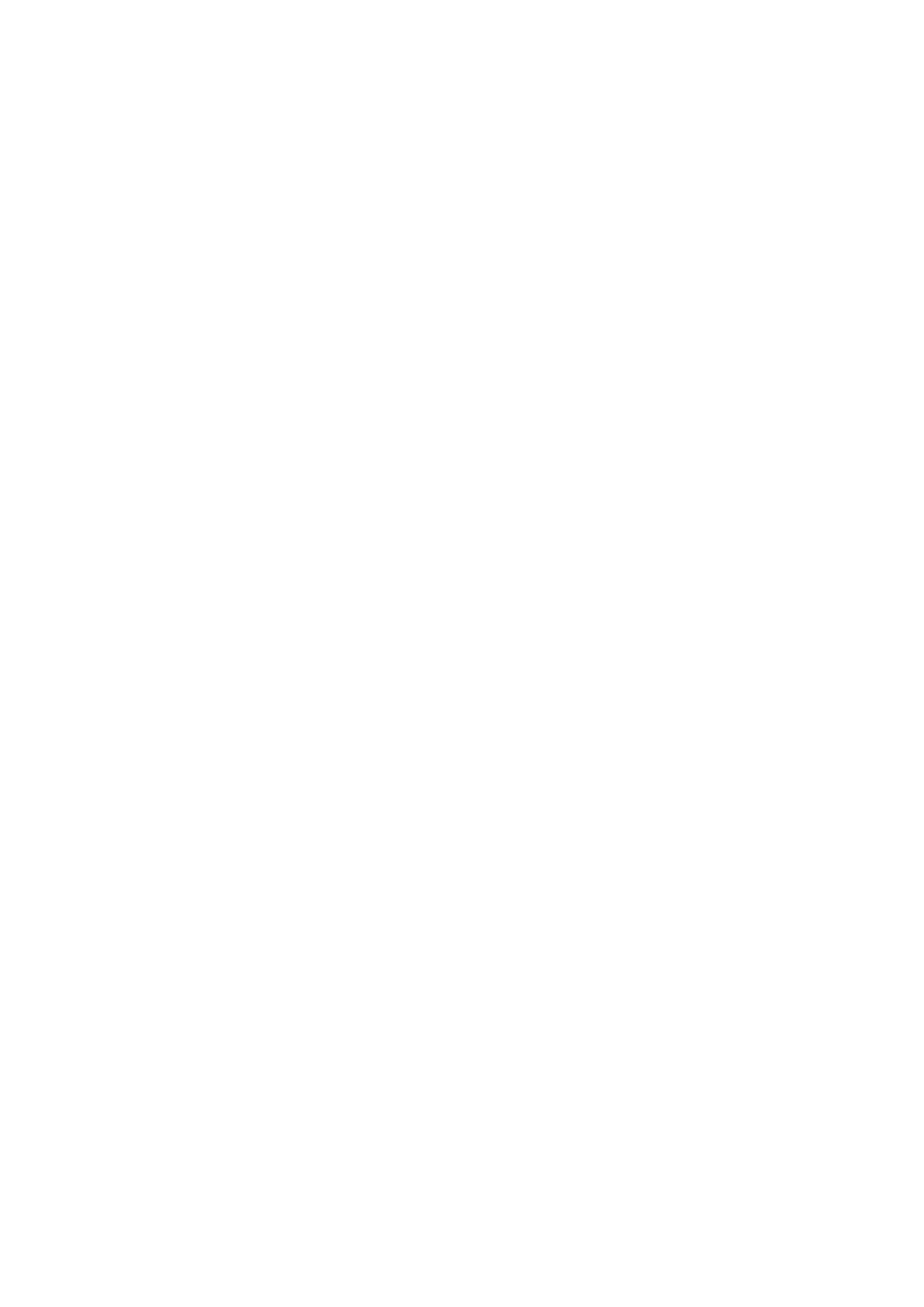## **2018**

# **A Bill**

for

**An Act to amend the Criminal Code, the** *Liquor Act 1992***, the** *Police Powers and Responsibilities Act 2000***, the** *Police Service Administration Act 1990***, the** *Transport Operations (Road Use Management) Act 1995* **and the** *Transport Planning and Coordination Act 1994* **for particular purposes**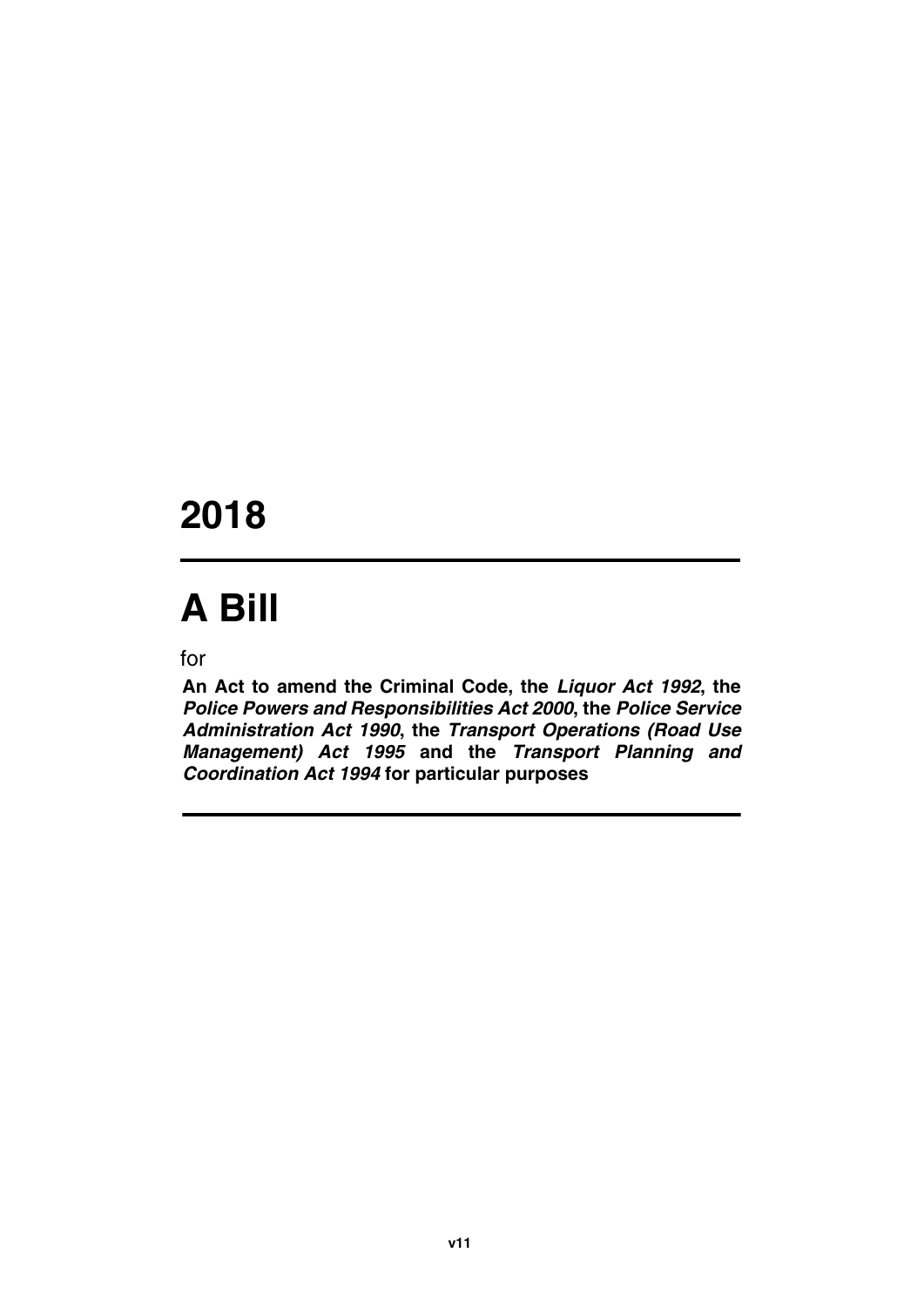Police and Other Legislation (Identity and Biometric Capability) Amendment Bill 2018 Part 1 Preliminary

<span id="page-7-15"></span><span id="page-7-14"></span><span id="page-7-9"></span><span id="page-7-7"></span><span id="page-7-5"></span><span id="page-7-3"></span><span id="page-7-1"></span>

<span id="page-7-13"></span><span id="page-7-12"></span><span id="page-7-11"></span><span id="page-7-10"></span><span id="page-7-8"></span><span id="page-7-6"></span><span id="page-7-4"></span><span id="page-7-2"></span><span id="page-7-0"></span>

|                     | The Parliament of Queensland enacts- |                                                                                                                                                                                     |                                  |
|---------------------|--------------------------------------|-------------------------------------------------------------------------------------------------------------------------------------------------------------------------------------|----------------------------------|
|                     | Part 1                               | <b>Preliminary</b>                                                                                                                                                                  | 2                                |
| Clause              | 1                                    | <b>Short title</b><br>This Act may be cited as the <i>Police and Other Legislation</i><br>(Identity and Biometric Capability) Amendment Act 2018.                                   | 3<br>4<br>5                      |
| Clause <sub>2</sub> |                                      | <b>Commencement</b><br>Section $8(1)$ commences on 19 April 2018.                                                                                                                   | 6<br>7                           |
|                     | Part 2                               | <b>Amendment of Criminal Code</b>                                                                                                                                                   | 8                                |
| Clause 3            |                                      | <b>Code amended</b><br>This part amends the Criminal Code.                                                                                                                          | 9<br>10                          |
| <b>Clause</b>       | 4                                    | Amendment of s 77 (Definitions for chapter)<br>Section 77, definition <i>relevant offence</i> , paragraph (b)(i), last<br>$dot$ point—<br>omit.                                     | 11<br>12<br>13<br>14             |
| Clause              | 5                                    | Replacement of s 470A (Unlawful deposition of explosive<br>or noxious substances)<br>Section 470A—<br>omit, insert-<br>470AUnlawful dealing with explosive or noxious<br>substances | 15<br>16<br>17<br>18<br>19<br>20 |
|                     |                                      | A person who, in circumstances that may cause                                                                                                                                       | 21                               |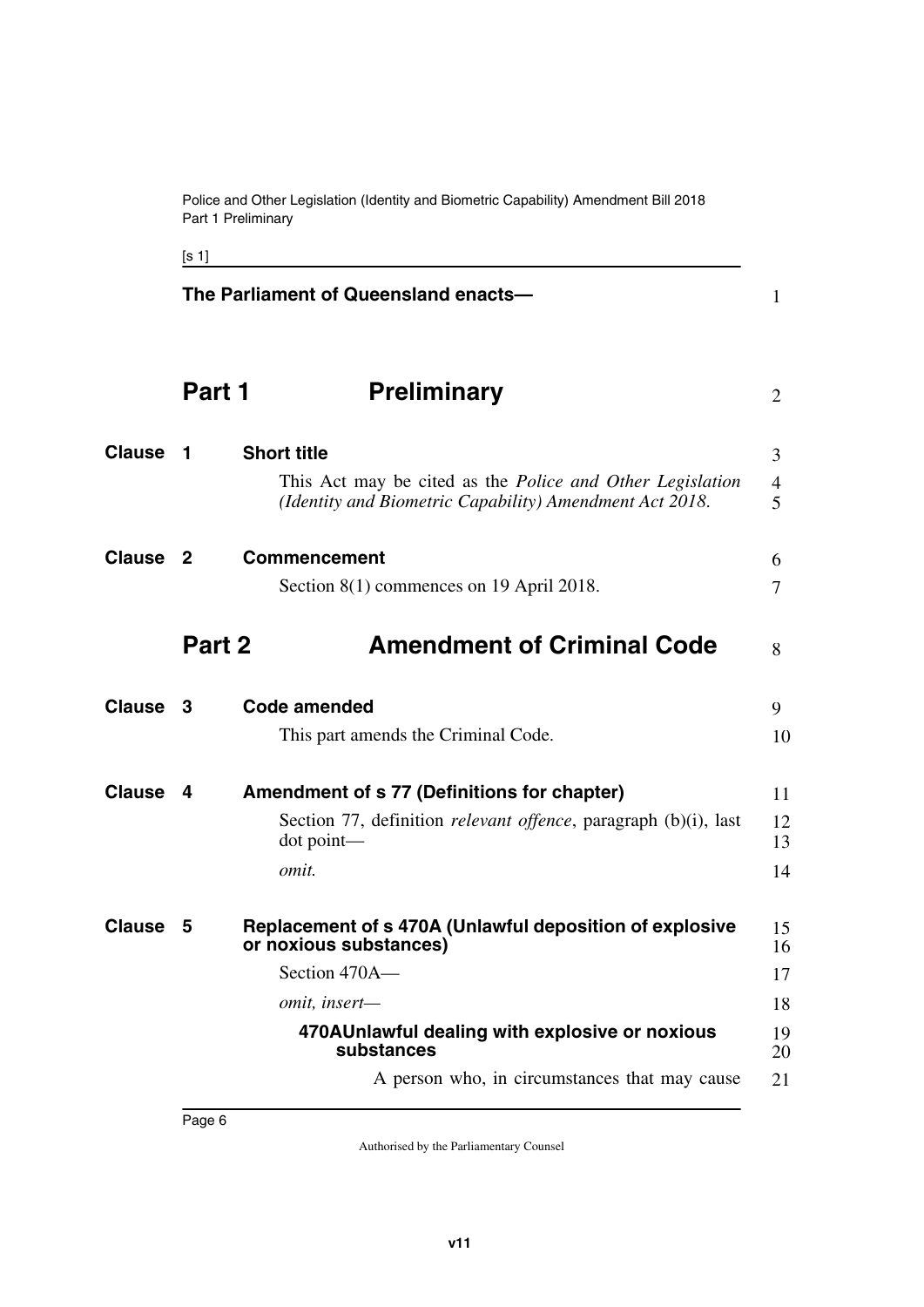<span id="page-8-7"></span><span id="page-8-6"></span><span id="page-8-5"></span><span id="page-8-4"></span><span id="page-8-3"></span><span id="page-8-2"></span><span id="page-8-1"></span><span id="page-8-0"></span>

|               |        |     |                                       | [s 6]                                                                                                                                                                                                                                              |                      |
|---------------|--------|-----|---------------------------------------|----------------------------------------------------------------------------------------------------------------------------------------------------------------------------------------------------------------------------------------------------|----------------------|
|               |        |     |                                       | injury to a person or damage to property, willfully<br>and unlawfully—                                                                                                                                                                             | 1<br>$\overline{2}$  |
|               |        |     |                                       | (a) throws, leaves down, or otherwise deposits<br>an explosive or noxious substance; or                                                                                                                                                            | 3<br>4               |
|               |        |     | (b)                                   | makes, or has possession of, an explosive or<br>noxious substance;                                                                                                                                                                                 | 5<br>6               |
|               |        |     |                                       | commits a crime.                                                                                                                                                                                                                                   | 7                    |
|               |        |     |                                       | Maximum penalty—7 years imprisonment.                                                                                                                                                                                                              | 8                    |
| <b>Clause</b> | 6      |     | dangerous things)                     | Amendment of s 540 (Preparation to commit crimes with                                                                                                                                                                                              | 9<br>10              |
|               |        |     |                                       | Section 540, penalty, '3 years'—                                                                                                                                                                                                                   | 11                   |
|               |        |     | omit, insert-                         |                                                                                                                                                                                                                                                    | 12                   |
|               |        |     |                                       | 7 years                                                                                                                                                                                                                                            | 13                   |
|               | Part 3 |     |                                       | <b>Amendment of Liquor Act 1992</b>                                                                                                                                                                                                                | 14                   |
| <b>Clause</b> | 7      |     | <b>Act amended</b>                    |                                                                                                                                                                                                                                                    | 15                   |
|               |        |     |                                       | This part amends the <i>Liquor Act 1992</i> .                                                                                                                                                                                                      | 16                   |
| Clause        | 8      |     | <b>Amendment of s 4 (Definitions)</b> |                                                                                                                                                                                                                                                    | 17                   |
|               |        | (1) | Section                               | 4, definitions <i>assistant police</i><br><i>commissioner,</i><br>Broadbeach CBD safe night precinct, extended trading hour,<br>games authority, games period, liquor commissioner, police<br>report and Surfers Paradise CBD safe night precinct— | 18<br>19<br>20<br>21 |
|               |        |     | omit.                                 |                                                                                                                                                                                                                                                    | 22                   |
|               |        | (2) | Section 4-                            |                                                                                                                                                                                                                                                    | 23                   |
|               |        |     |                                       |                                                                                                                                                                                                                                                    | 24                   |
|               |        |     | insert-                               |                                                                                                                                                                                                                                                    |                      |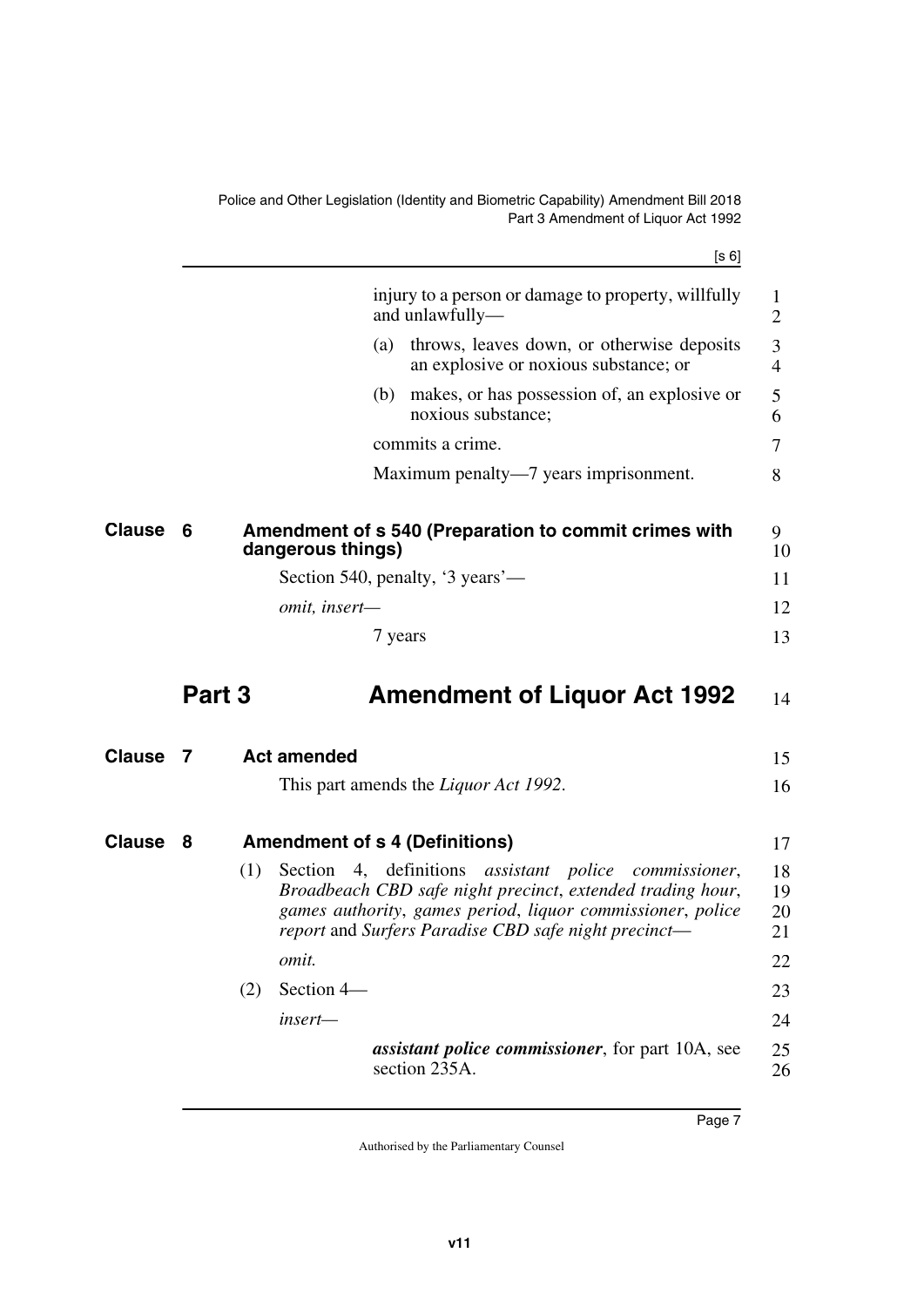<span id="page-9-5"></span><span id="page-9-3"></span><span id="page-9-2"></span>[s 9]

<span id="page-9-7"></span><span id="page-9-6"></span><span id="page-9-4"></span><span id="page-9-1"></span><span id="page-9-0"></span>

| <b>Broadbeach CBD safe night precinct, for part</b><br>10A, see section 235A.                                              | 1<br>2                              |
|----------------------------------------------------------------------------------------------------------------------------|-------------------------------------|
| extended trading hour, for part 10A, see section<br>$235C(5)$ .                                                            | 3<br>$\overline{4}$                 |
| <i>games authority</i> , for part 10A, see section<br>$235C(1)$ .                                                          | 5<br>6                              |
| <i>games period</i> , for part 10A, see section 235A.                                                                      | 7                                   |
| <i>liquor commissioner</i> , for part 10A, see section<br>235A.                                                            | 8<br>9                              |
| <i>police report</i> , for part 10A, see section $235G(2)$ .                                                               | 10                                  |
| <b>Surfers Paradise CBD safe night precinct, for</b><br>part 10A, see section 235A.                                        | 11<br>12                            |
| Insertion of new pt 10A<br>Clause<br>9                                                                                     | 13                                  |
| After part 10—                                                                                                             | 14                                  |
| insert—                                                                                                                    | 15                                  |
| Part 10A<br><b>Extended trading hours</b><br>and increased                                                                 | 16<br>17                            |
| regulatory powers for                                                                                                      | 18                                  |
| the Commonwealth                                                                                                           | 19                                  |
| <b>Games</b>                                                                                                               | 20                                  |
|                                                                                                                            |                                     |
| <b>Division 1</b><br><b>Preliminary</b>                                                                                    | 21                                  |
| 235A Definitions for part                                                                                                  | 22                                  |
| In this part—                                                                                                              | 23                                  |
| <i>assistant police commissioner</i> means an assistant<br>commissioner<br>under<br>the<br><b>Administration Act 1990.</b> | 24<br>Police<br>Service<br>25<br>26 |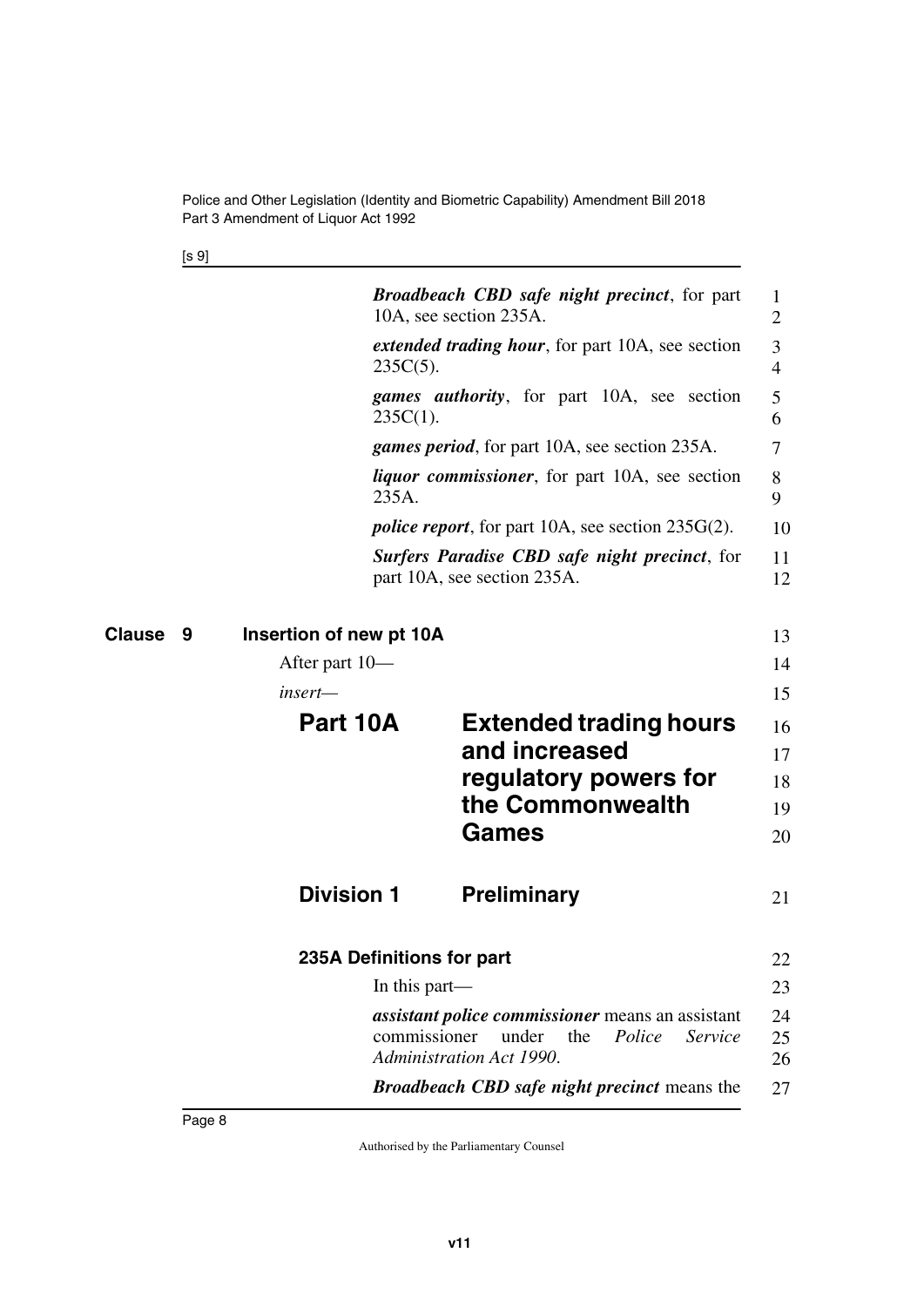<span id="page-10-5"></span><span id="page-10-4"></span><span id="page-10-3"></span><span id="page-10-2"></span><span id="page-10-1"></span><span id="page-10-0"></span>

|                                                                                                                                                                                                                                                                                                                                                                                                                                                                                                                                 |                                                                                                                                                                                                            | [s 9]                          |  |
|---------------------------------------------------------------------------------------------------------------------------------------------------------------------------------------------------------------------------------------------------------------------------------------------------------------------------------------------------------------------------------------------------------------------------------------------------------------------------------------------------------------------------------|------------------------------------------------------------------------------------------------------------------------------------------------------------------------------------------------------------|--------------------------------|--|
|                                                                                                                                                                                                                                                                                                                                                                                                                                                                                                                                 | area prescribed under section $173NC(1)$ as a safe<br>night precinct by that name.                                                                                                                         | $\mathbf{1}$<br>$\overline{2}$ |  |
|                                                                                                                                                                                                                                                                                                                                                                                                                                                                                                                                 | <i>extended trading hour see section <math>235C(5)</math>.</i>                                                                                                                                             | 3                              |  |
|                                                                                                                                                                                                                                                                                                                                                                                                                                                                                                                                 | <i>games authority</i> see section $235C(1)$ .                                                                                                                                                             | 4                              |  |
|                                                                                                                                                                                                                                                                                                                                                                                                                                                                                                                                 | games period means the period from and<br>2018.                                                                                                                                                            | 5<br>6<br>7                    |  |
|                                                                                                                                                                                                                                                                                                                                                                                                                                                                                                                                 | under this Act.                                                                                                                                                                                            | 8<br>9                         |  |
| including 3 April 2018 to and including 17 April<br><i>liquor commissioner</i> means the commissioner<br><i>police report</i> see section $235G(2)$ .<br><b>Surfers Paradise CBD safe night precinct means</b><br>the area prescribed under section $173NC(1)$ as a<br>safe night precinct by that name.<br>235B Licensed premises to which this part applies<br>This part applies to-<br>licensed premises located in the Broadbeach<br>(a)<br>CBD safe night precinct; and<br>licensed premises located in the Surfers<br>(b) |                                                                                                                                                                                                            |                                |  |
|                                                                                                                                                                                                                                                                                                                                                                                                                                                                                                                                 |                                                                                                                                                                                                            | 11<br>12<br>13                 |  |
|                                                                                                                                                                                                                                                                                                                                                                                                                                                                                                                                 |                                                                                                                                                                                                            | 14                             |  |
|                                                                                                                                                                                                                                                                                                                                                                                                                                                                                                                                 |                                                                                                                                                                                                            | 15                             |  |
|                                                                                                                                                                                                                                                                                                                                                                                                                                                                                                                                 |                                                                                                                                                                                                            | 16<br>17                       |  |
|                                                                                                                                                                                                                                                                                                                                                                                                                                                                                                                                 | Paradise CBD safe night precinct.                                                                                                                                                                          | 18<br>19                       |  |
| <b>Division 2</b>                                                                                                                                                                                                                                                                                                                                                                                                                                                                                                               | <b>Extended trading hour</b>                                                                                                                                                                               | 20                             |  |
|                                                                                                                                                                                                                                                                                                                                                                                                                                                                                                                                 | 235C Commonwealth Games extended trading<br>hours authority                                                                                                                                                | 21<br>22                       |  |
| (1)                                                                                                                                                                                                                                                                                                                                                                                                                                                                                                                             | The licensee for each of the licensed premises is<br>taken to hold a Commonwealth Games extended<br>trading hours authority (a <i>games authority</i> ) for<br>the licensed premises for the games period. | 23<br>24<br>25<br>26           |  |
| (2)                                                                                                                                                                                                                                                                                                                                                                                                                                                                                                                             | The games authority authorises the licensee to sell<br>liquor, under authority of the licence and subject<br>to this Act, during each extended trading hour that                                           | 27<br>28<br>29                 |  |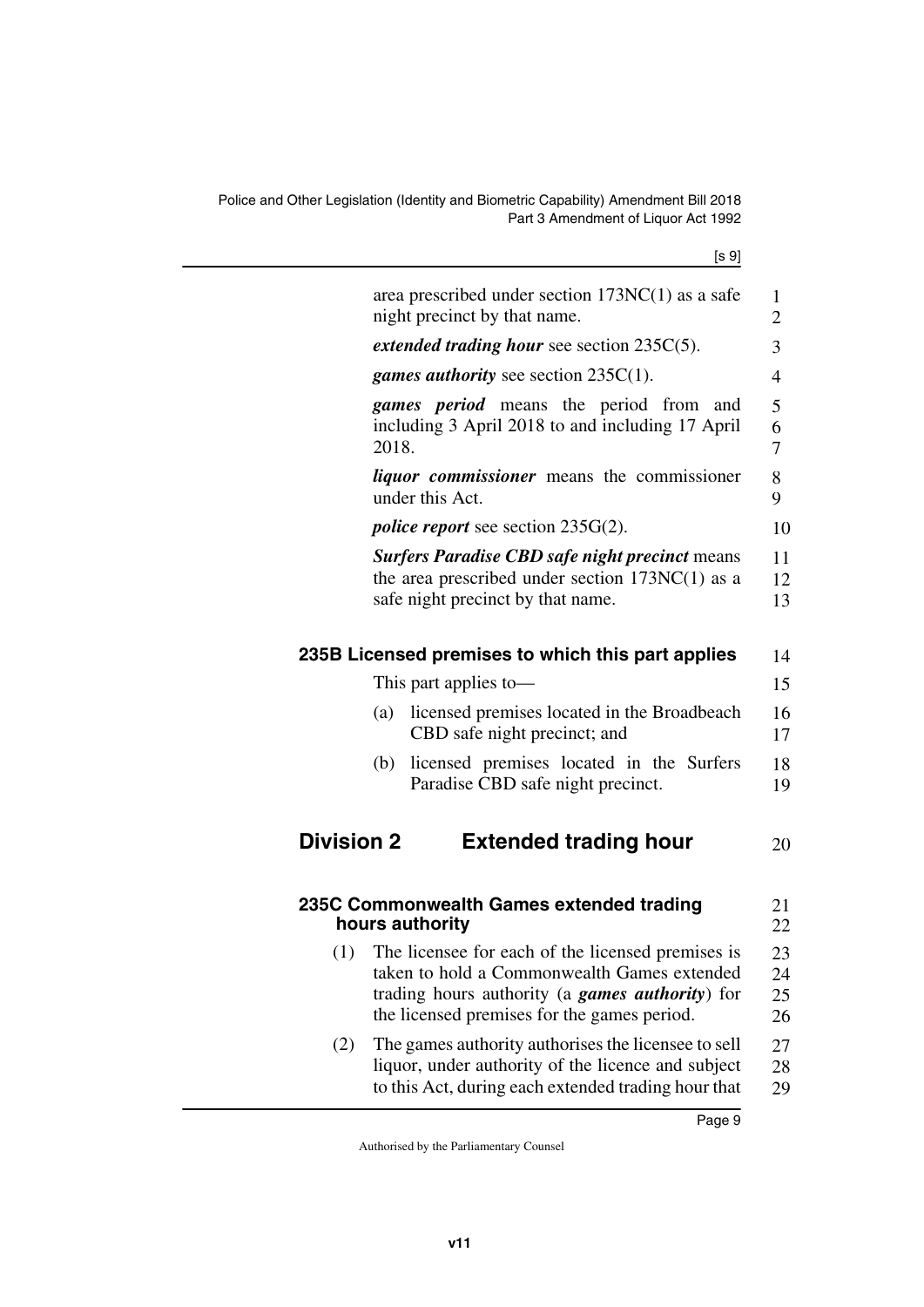| ۰.<br>۰.<br>× | ×<br>۰. |
|---------------|---------|
|---------------|---------|

<span id="page-11-1"></span><span id="page-11-0"></span>

|     | falls within the games period.                                                                                                                                                                                                       | 1                        |  |  |
|-----|--------------------------------------------------------------------------------------------------------------------------------------------------------------------------------------------------------------------------------------|--------------------------|--|--|
| (3) | The games authority authorises the sale of liquor<br>on the licensed premises for consumption on the<br>premises.                                                                                                                    |                          |  |  |
| (4) | This section applies subject to section 235H.                                                                                                                                                                                        | 5                        |  |  |
| (5) | In this section—                                                                                                                                                                                                                     | 6                        |  |  |
|     | <i>current trading hours, for a day—</i>                                                                                                                                                                                             |                          |  |  |
|     | (a)<br>means the period, starting on that day and<br>ending on that day or the following day,<br>during which the licensee is, apart from this<br>section, authorised by the licence to sell<br>liquor on the licensed premises; and | 8<br>9<br>10<br>11<br>12 |  |  |
|     | does not include any period during which<br>(b)<br>the licensee is authorised by an extended<br>hours permit to sell liquor on the licensed<br>premises.                                                                             | 13<br>14<br>15<br>16     |  |  |
|     | <i>extended trading hour</i> means a period of 1 hour                                                                                                                                                                                | 17                       |  |  |
|     | starting at the end of the licensee's current trading<br>hours for a day.                                                                                                                                                            | 18<br>19                 |  |  |
|     | Example-                                                                                                                                                                                                                             | 20                       |  |  |
|     | A licensee's current trading hours for Friday 6 April are<br>from 10a.m. on Friday 6 April to 3a.m. on Saturday 7<br>April. The period on Saturday 7 April from 3a.m. to<br>4a.m. is an extended trading hour.                       | 21<br>22<br>23<br>24     |  |  |
|     | 235D ID scanning                                                                                                                                                                                                                     | 25                       |  |  |
| (1) | Subsection $(2)$ applies if the licensed premises are<br>regulated premises for part 6AA.                                                                                                                                            | 26<br>27                 |  |  |
| (2) | The premises' regulated hours for section 173EH<br>include each extended trading hour during which<br>the premises are open for business under the<br>authority of the licensee's games authority.                                   | 28<br>29<br>30<br>31     |  |  |
| (3) | To remove any doubt, it is declared that if the<br>licensed premises are not regulated premises for                                                                                                                                  | 32<br>33                 |  |  |
|     |                                                                                                                                                                                                                                      |                          |  |  |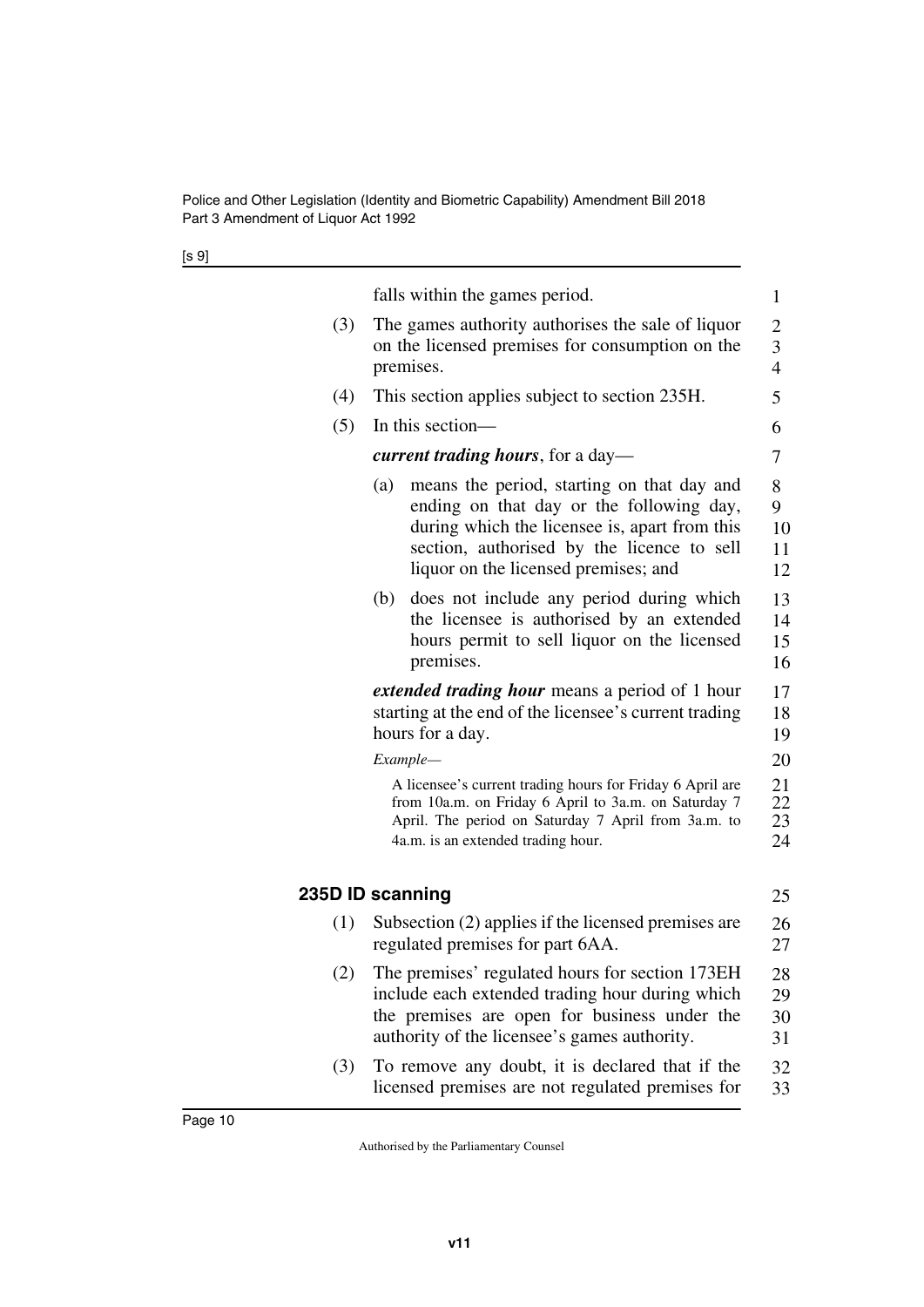[s 9]

<span id="page-12-3"></span><span id="page-12-2"></span><span id="page-12-1"></span><span id="page-12-0"></span>

|                   | part 6AA, they do not become regulated premises<br>only because the licensee's games authority<br>authorises the sale of liquor on the premises<br>during an extended trading hour falling between<br>midnight and 5a.m. | 1<br>$\overline{c}$<br>3<br>$\overline{4}$<br>5 |
|-------------------|--------------------------------------------------------------------------------------------------------------------------------------------------------------------------------------------------------------------------|-------------------------------------------------|
| <b>Division 3</b> | <b>Fees</b>                                                                                                                                                                                                              | 6                                               |
|                   | 235E No additional fees for games authority                                                                                                                                                                              | 7                                               |
|                   | The licensee for the licensed premises is not liable<br>for a fee under this Act, or for an increase in the<br>amount of a fee payable by the licensee under this<br>Act, only because the licensee-                     | 8<br>9<br>10<br>11                              |
|                   | holds a games authority; or<br>(a)                                                                                                                                                                                       | 12                                              |
|                   | is authorised to trade for a particular period<br>(b)<br>under a games authority.                                                                                                                                        | 13<br>14                                        |
|                   | 235F Fee waiver for particular extended hours<br>permits                                                                                                                                                                 | 15<br>16                                        |
| (1)               | This section applies to an application by the<br>licensee for the licensed premises for an extended<br>hours permit under section 103I(a)(i) to extend<br>trading hours on a day within the games period.                | 17<br>18<br>19<br>20                            |
| (2)               | Despite section $105(1)(d)$ , no application fee is<br>payable for the application.                                                                                                                                      | 21<br>22                                        |
| <b>Division 4</b> | <b>Public safety restriction</b>                                                                                                                                                                                         | 23                                              |
|                   | notices                                                                                                                                                                                                                  | 24                                              |
|                   | 235G Police may give report recommending action                                                                                                                                                                          | 25                                              |
|                   | $(1)$ This section applies if the police commissioner or                                                                                                                                                                 | 26.                                             |

<span id="page-12-9"></span><span id="page-12-8"></span><span id="page-12-7"></span><span id="page-12-6"></span><span id="page-12-5"></span><span id="page-12-4"></span>(1) This section applies if the police commissioner or an assistant police commissioner believes that— 26 27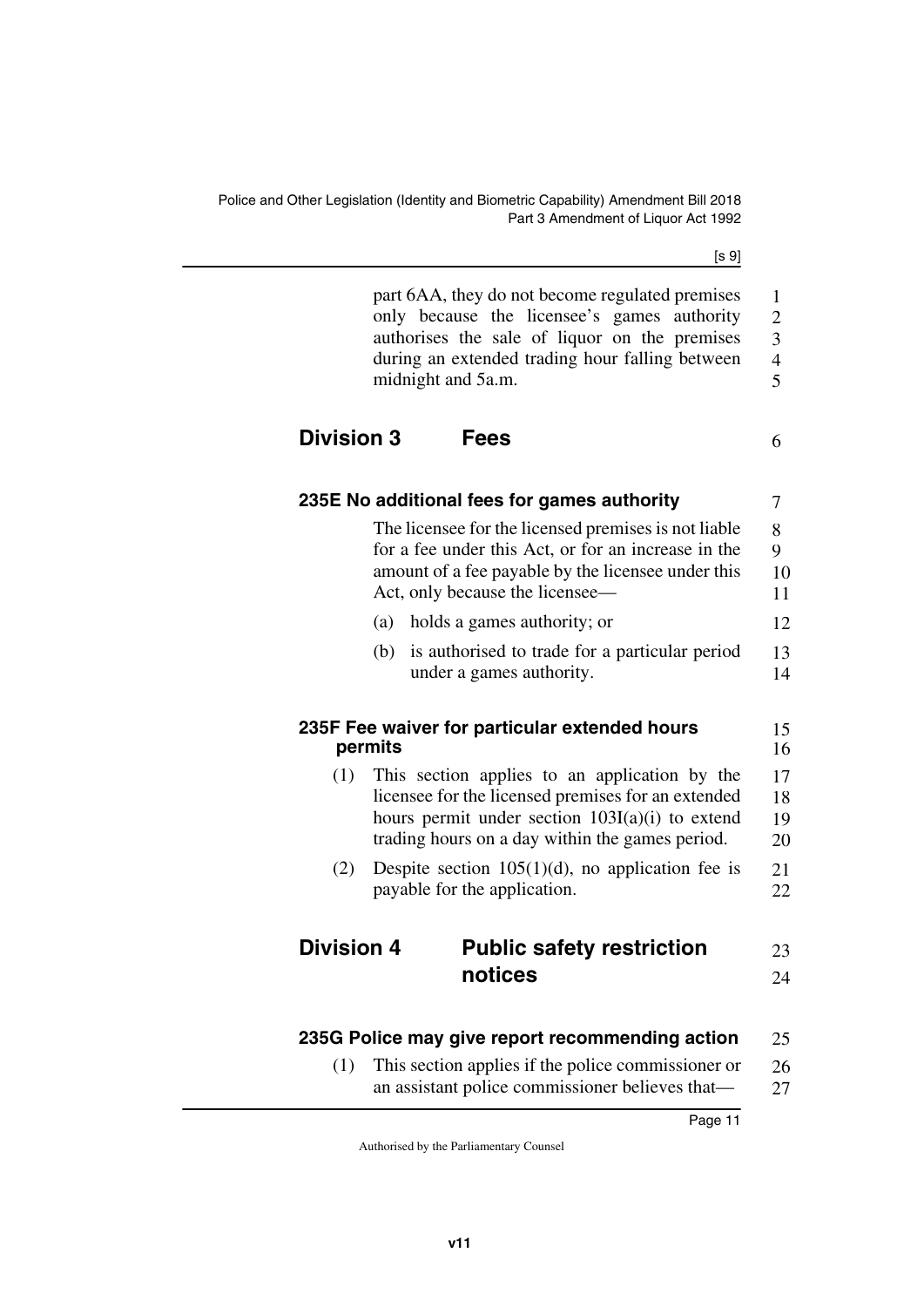[s 9]

<span id="page-13-1"></span><span id="page-13-0"></span>

|     | (a) | alcohol-related<br>violence,<br>disorderly<br>behaviour<br>anti-social<br>behaviour<br><sup>is</sup><br>$\alpha$<br>happening, or is likely to happen, at or in the<br>vicinity of 1 or more of the licensed<br>premises; and | 1<br>$\overline{2}$<br>3<br>$\overline{4}$<br>5 |
|-----|-----|-------------------------------------------------------------------------------------------------------------------------------------------------------------------------------------------------------------------------------|-------------------------------------------------|
|     | (b) | the violence or behaviour is<br>likely to<br>adversely affect public safety<br>or public<br>order.                                                                                                                            | 6<br>$\overline{7}$<br>8                        |
| (2) |     | The police commissioner or assistant police<br>commissioner may give a written report (the<br><i>police report</i> ) to the<br>liquor commissioner<br>stating-                                                                | 9<br>10<br>11<br>12                             |
|     | (a) | the belief under subsection $(1)$ ; and                                                                                                                                                                                       | 13                                              |
|     | (b) | an outline of the facts and circumstances<br>that form the basis for the belief; and                                                                                                                                          | 14<br>15                                        |
|     | (c) | recommendation<br>about the<br>liquor<br>a<br>commissioner taking stated action under<br>section 235H in relation to the licensed<br>premises.                                                                                | 16<br>17<br>18<br>19                            |
|     |     | 235H Public safety restriction notice                                                                                                                                                                                         | 20                                              |
| (1) |     | This section applies if the liquor commissioner<br>considers it necessary to take action under this<br>section in relation to licensed premises to deal<br>with violence or behaviour mentioned in the<br>police report.      | 21<br>22<br>23<br>24<br>25                      |
| (2) |     | The liquor commissioner may, by notice (a <i>public</i><br>safety restriction notice) given to the licensee for<br>the licensed premises, take any 1 or more of the<br>following actions—                                     | 26<br>27<br>28<br>29                            |
|     | (a) | revoke the licensee's games authority;                                                                                                                                                                                        | 30                                              |
|     | (b) | reduce the hours during which the licensee<br>is authorised, other than under this part, to<br>sell liquor on the licensed premises;                                                                                          | 31<br>32<br>33                                  |
|     |     |                                                                                                                                                                                                                               |                                                 |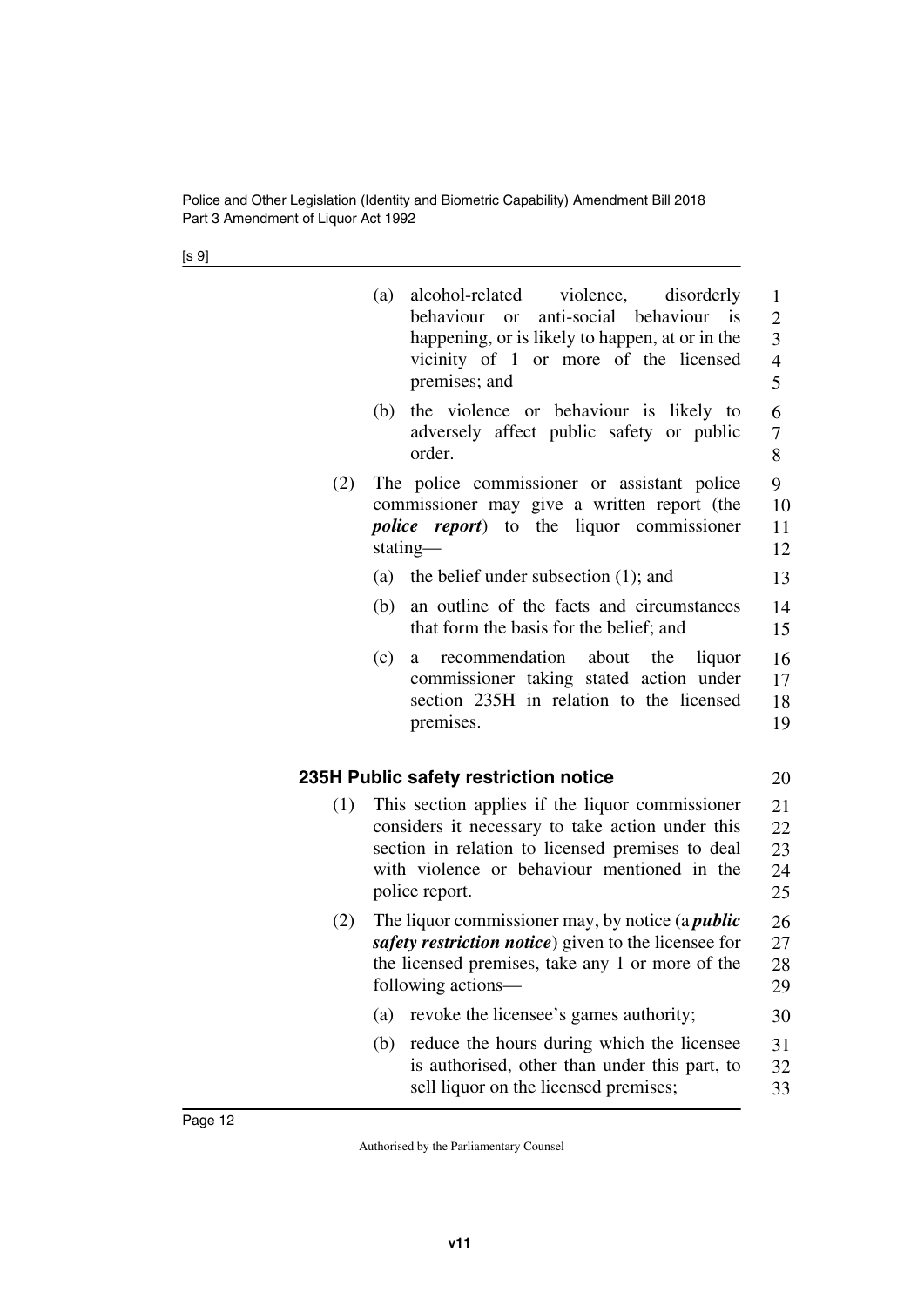[s 9]

|     | (c) | vary the licensee's licence by imposing a<br>new condition, amending a condition or<br>revoking a condition;                                                                                                                                                                          | 1<br>$\overline{c}$<br>$\overline{3}$ |
|-----|-----|---------------------------------------------------------------------------------------------------------------------------------------------------------------------------------------------------------------------------------------------------------------------------------------|---------------------------------------|
|     | (d) | suspend the licensee's licence.                                                                                                                                                                                                                                                       | $\overline{4}$                        |
| (3) |     | The actions need not be the actions recommended<br>in the police report.                                                                                                                                                                                                              | 5<br>6                                |
| (4) |     | The public safety restriction notice must state—                                                                                                                                                                                                                                      | 7                                     |
|     | (a) | each action that is being taken; and                                                                                                                                                                                                                                                  | 8                                     |
|     | (b) | the reasons for the action; and                                                                                                                                                                                                                                                       | 9                                     |
|     | (c) | that the notice has effect when it is given to<br>the licensee; and                                                                                                                                                                                                                   | 10<br>11                              |
|     | (d) | the period for which the notice remains in<br>effect; and                                                                                                                                                                                                                             | 12<br>13                              |
|     | (e) | that there is no review under this Act of the<br>liquor commissioner's decision to take the<br>action.                                                                                                                                                                                | 14<br>15<br>16                        |
| (5) |     | The public safety restriction notice—                                                                                                                                                                                                                                                 | 17                                    |
|     | (a) | has effect when it is given to the licensee;<br>and                                                                                                                                                                                                                                   | 18<br>19                              |
|     | (b) | remains in effect for the period stated in it,<br>no later than the end of the games period,<br>unless it ends sooner under subsection (6).                                                                                                                                           | 20<br>21<br>22                        |
| (6) |     | If the liquor commissioner stops being satisfied an<br>action stated in the public safety restriction notice<br>is necessary to deal with violence or behaviour<br>mentioned in the police report, the liquor<br>commissioner must immediately give the licensee<br>a further notice- | 23<br>24<br>25<br>26<br>27<br>28      |
|     | (a) | revoking the public safety restriction notice;<br><sub>or</sub>                                                                                                                                                                                                                       | 29<br>30                              |
|     | (b) | amending the public safety restriction notice<br>to change or omit the action.                                                                                                                                                                                                        | 31<br>32                              |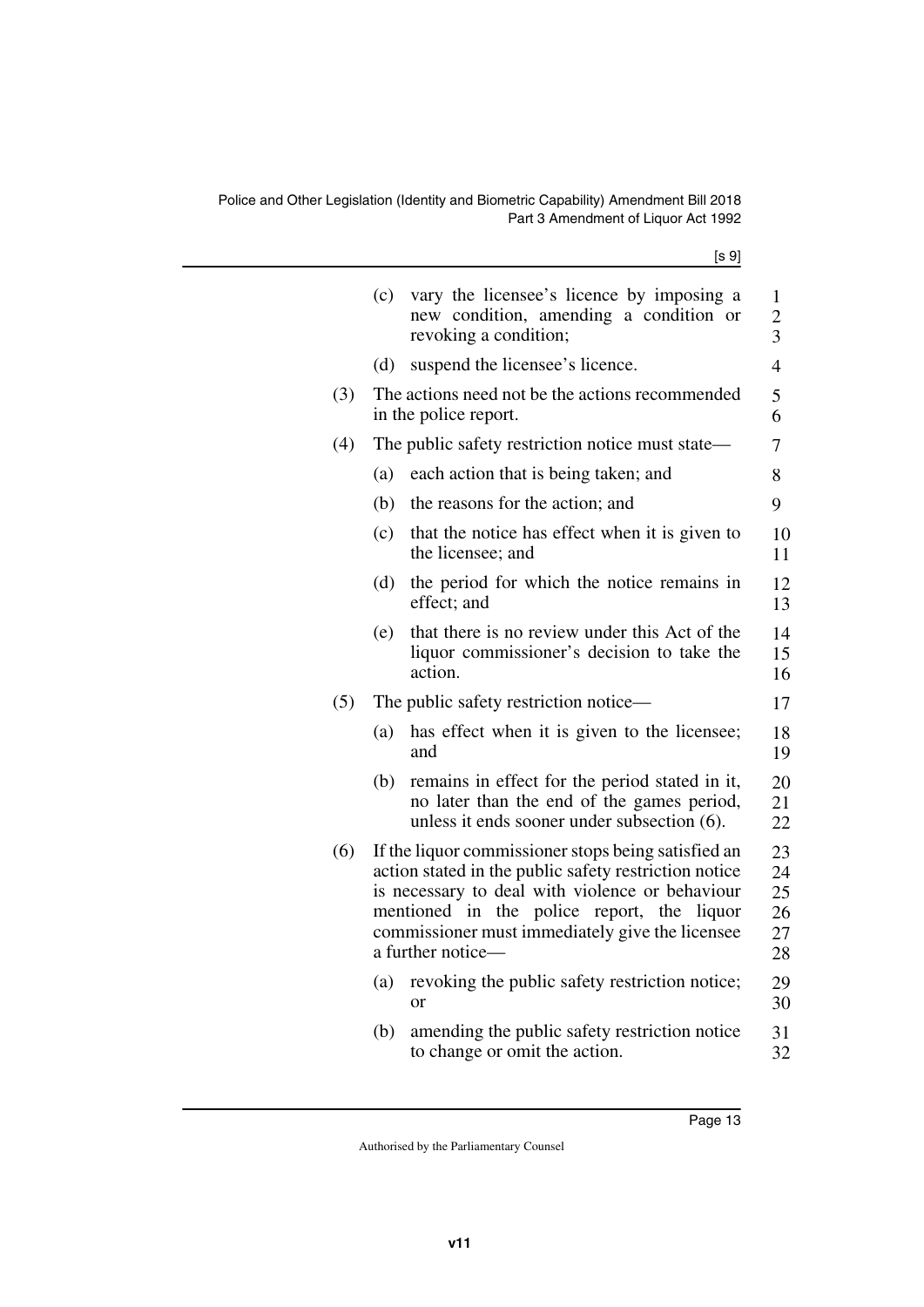Police and Other Legislation (Identity and Biometric Capability) Amendment Bill 2018 Part 4 Amendment of Police Powers and Responsibilities Act 2000

<span id="page-15-9"></span><span id="page-15-7"></span><span id="page-15-5"></span><span id="page-15-4"></span><span id="page-15-3"></span><span id="page-15-2"></span><span id="page-15-1"></span><span id="page-15-0"></span>[s 10]

<span id="page-15-15"></span><span id="page-15-14"></span><span id="page-15-13"></span><span id="page-15-12"></span><span id="page-15-11"></span><span id="page-15-10"></span><span id="page-15-8"></span><span id="page-15-6"></span>

|               |        | 235I No QCAT review                                                                                                                                                                                    | 1                                     |
|---------------|--------|--------------------------------------------------------------------------------------------------------------------------------------------------------------------------------------------------------|---------------------------------------|
|               |        | Despite section 21, a decision by the liquor<br>commissioner under section 235H is<br>not<br>reviewable by the tribunal.                                                                               | $\overline{2}$<br>3<br>$\overline{4}$ |
|               |        | 235J No compensation                                                                                                                                                                                   | 5                                     |
|               |        | No compensation is payable to any person in<br>respect of action taken or not taken by the police<br>commissioner, an assistant police commissioner<br>or the liquor commissioner under this division. | 6<br>7<br>8<br>9                      |
|               |        | <b>Division 5</b><br><b>Expiry</b>                                                                                                                                                                     | 10                                    |
|               |        | 235K Expiry                                                                                                                                                                                            | 11                                    |
|               |        | This part expires on 18 April 2018.                                                                                                                                                                    | 12                                    |
|               | Part 4 | <b>Amendment of Police Powers</b><br>and Responsibilities Act 2000                                                                                                                                     | 13<br>14                              |
| <b>Clause</b> | 10     | <b>Act amended</b>                                                                                                                                                                                     | 15                                    |
|               |        | This part amends the <i>Police Powers and Responsibilities Act</i><br>2000.                                                                                                                            | 16<br>17                              |
| <b>Clause</b> | 11     | Omission of ch 7, pt 5A (Accessing registered digital<br>photos and other information)                                                                                                                 | 18<br>19                              |
|               |        | Chapter 7, part 5A—                                                                                                                                                                                    | 20                                    |
|               |        | omit.                                                                                                                                                                                                  | 21                                    |
|               |        |                                                                                                                                                                                                        |                                       |
| <b>Clause</b> | 12     | Insertion of new ch 7, pt 8                                                                                                                                                                            | 22                                    |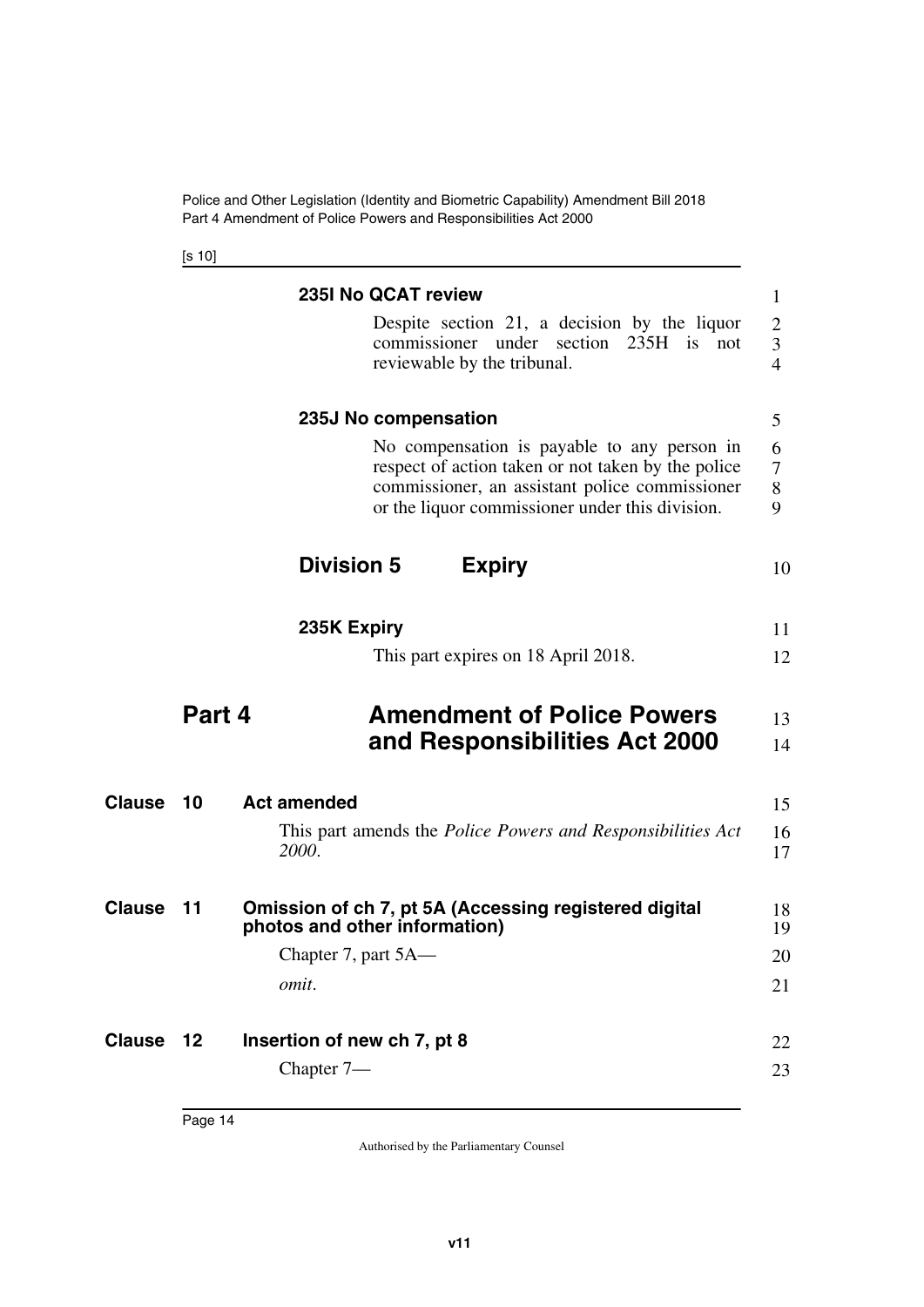Police and Other Legislation (Identity and Biometric Capability) Amendment Bill 2018 Part 4 Amendment of Police Powers and Responsibilities Act 2000

<span id="page-16-2"></span><span id="page-16-1"></span><span id="page-16-0"></span>

|         | [s 12]                                                                                                                                                                                |                     |
|---------|---------------------------------------------------------------------------------------------------------------------------------------------------------------------------------------|---------------------|
| insert— |                                                                                                                                                                                       | $\mathbf{1}$        |
|         | <b>Part 8 Miscellaneous</b>                                                                                                                                                           | $\overline{2}$      |
|         |                                                                                                                                                                                       |                     |
|         | 197EAccessing information stored electronically<br>on smartcard transport authorities                                                                                                 | 3<br>$\overline{4}$ |
| (1)     | A police officer may, without the consent of the<br>holder of a smartcard transport authority, access<br>information stored electronically on the document<br>for exercising a power— | 5<br>6<br>7<br>8    |
|         | under a prescribed transport Act; or<br>(a)                                                                                                                                           | 9                   |
|         | in relation to the Criminal Code, section<br>(b)<br>328A.                                                                                                                             | 10<br>11            |
|         | $Note-$                                                                                                                                                                               | 12                  |
|         | The Criminal Code, section 328A creates offences for<br>the dangerous operation of a vehicle.                                                                                         | 13<br>14            |
| (2)     | In this section—                                                                                                                                                                      | 15                  |
|         | relation<br>information<br>in<br>to<br>stored<br>access.<br>electronically on a smartcard transport authority,<br>means view or take a copy of the information.                       | 16<br>17<br>18      |
|         | <i>prescribed transport Act</i> means the following<br>$Acts-$                                                                                                                        | 19<br>20            |
|         | the Tow Truck Act 1973;<br>(a)                                                                                                                                                        | 21                  |
|         | (b)<br>the Transport Operations (Marine Safety)<br>Act 1994;                                                                                                                          | 22<br>23            |
|         | <i><b>Operations</b></i><br>(c)<br>the<br>Transport<br>(Passenger<br>Transport) Act 1994;                                                                                             | 24<br>25            |
|         | the<br>Transport Operations<br>(Road<br>Use<br>(d)<br>Management) Act 1995.                                                                                                           | 26<br>27            |
|         | transport authority<br>smartcard<br>the<br>means<br>following authorities—                                                                                                            | 28<br>29            |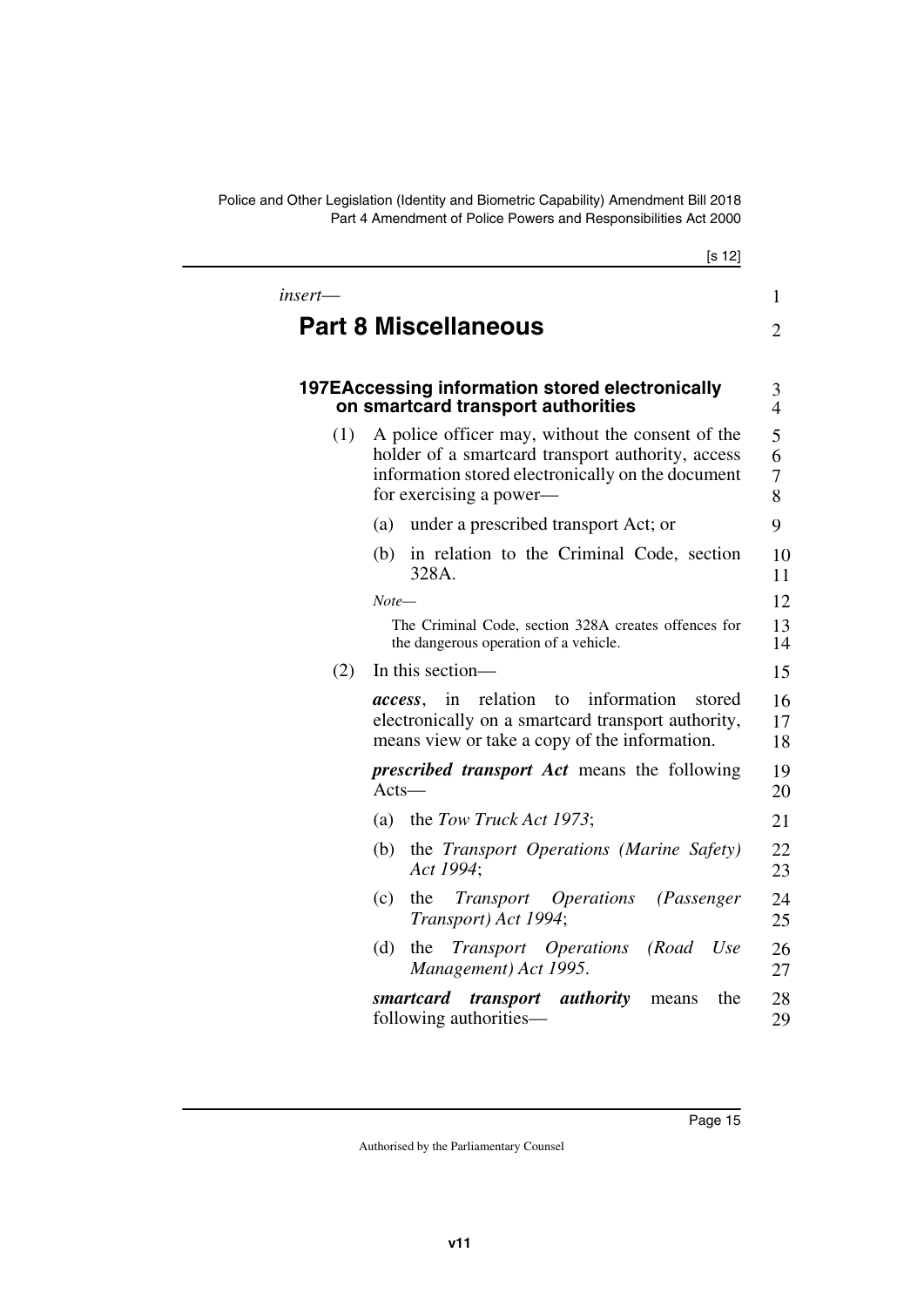[s 13]

<span id="page-17-7"></span><span id="page-17-6"></span><span id="page-17-5"></span><span id="page-17-4"></span><span id="page-17-3"></span><span id="page-17-2"></span><span id="page-17-1"></span><span id="page-17-0"></span>

|               |        | (a)                                     | a smartcard driver's certificate or smartcard<br>assistant's certificate as defined in the Tow<br>Truck Act 1973, schedule 2;                                                                                                                           | 1<br>$\overline{2}$<br>3         |
|---------------|--------|-----------------------------------------|---------------------------------------------------------------------------------------------------------------------------------------------------------------------------------------------------------------------------------------------------------|----------------------------------|
|               |        | (b)                                     | a smartcard marine licence indicator as<br>defined in<br>the<br>Transport<br><i><b>Operations</b></i><br>(Marine Safety) Act 1994, schedule 1;                                                                                                          | $\overline{4}$<br>5<br>6         |
|               |        | (c)                                     | a smartcard driver authorisation as defined<br>in the Transport Operations (Passenger<br>Transport) Act 1994, schedule 3;                                                                                                                               | 7<br>8<br>9                      |
|               |        | (d)                                     | a smartcard authority as defined in the<br><i><b>Operations</b></i><br>(Road<br><i>Transport</i><br>Use<br>Management) Act 1995, schedule 4.                                                                                                            | 10<br>11<br>12                   |
| <b>Clause</b> | 13     | <b>Amendment of sch 6 (Dictionary)</b>  |                                                                                                                                                                                                                                                         | 13                               |
|               |        | $TPC$ Act-<br>omit.                     | Schedule 6, definitions access, access approval order, chief<br>executive (transport), digital photo, post-access approval<br>order, prescribed smartcard Act, prescribed transport Act,<br>registered digital photo, smartcard transport authority and | 14<br>15<br>16<br>17<br>18<br>19 |
|               |        |                                         |                                                                                                                                                                                                                                                         |                                  |
|               | Part 5 |                                         | <b>Amendment of Police Service</b><br><b>Administration Act 1990</b>                                                                                                                                                                                    | 20<br>21                         |
| Clause        | 14     | <b>Act amended</b>                      |                                                                                                                                                                                                                                                         | 22                               |
|               |        |                                         | This part amends the <i>Police Service Administration Act 1990</i> .                                                                                                                                                                                    | 23                               |
| Clause        | 15     | <b>Amendment of s 1.4 (Definitions)</b> |                                                                                                                                                                                                                                                         | 24                               |
|               |        | Section 1.4-                            |                                                                                                                                                                                                                                                         | 25                               |
|               |        | $insert$ —                              |                                                                                                                                                                                                                                                         | 26                               |
|               |        |                                         | <i>face matching services</i> , for part 10, division<br>1AA, see section 10.2FA.                                                                                                                                                                       | 27<br>28                         |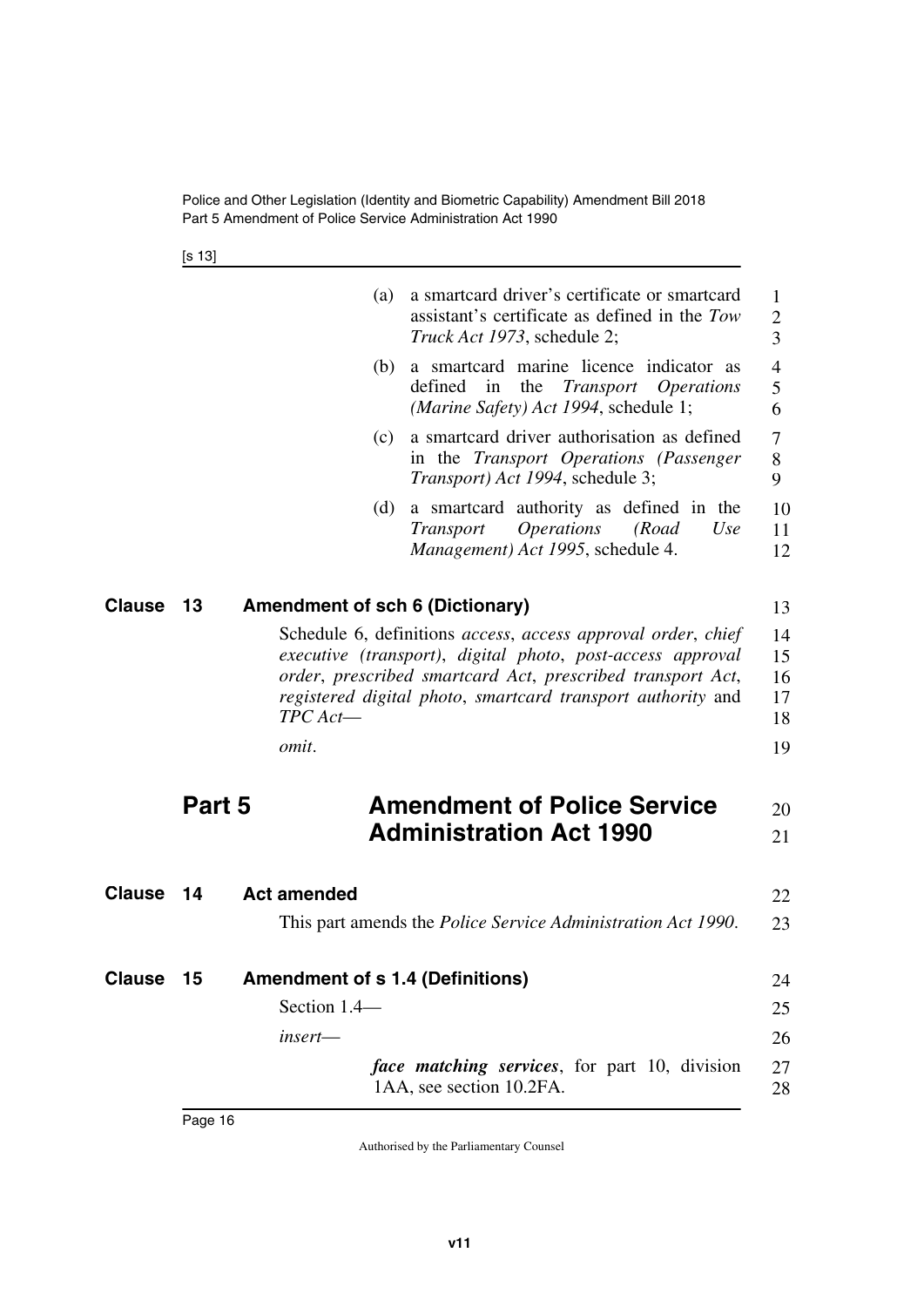<span id="page-18-5"></span>

| ۰. |  |
|----|--|
|    |  |

<span id="page-18-7"></span><span id="page-18-6"></span><span id="page-18-4"></span><span id="page-18-3"></span><span id="page-18-2"></span><span id="page-18-1"></span><span id="page-18-0"></span>

|               |    | <b>host agency</b> , for an identity matching service, for<br>part 10, division 1AA, see section 10.2FA.                        | 1<br>$\overline{2}$ |
|---------------|----|---------------------------------------------------------------------------------------------------------------------------------|---------------------|
|               |    | <i>identity document</i> , for part 10, division 1AA, see<br>section 10.2FA.                                                    | 3<br>$\overline{4}$ |
|               |    | <i>identity information</i> , for part 10, division 1AA,<br>see section 10.2FA.                                                 | 5<br>6              |
|               |    | <i>identity matching services</i> , for part 10, division<br>1AA, see section 10.2FA.                                           | 7<br>8              |
|               |    | <i>information</i> , for part 10, division 1AA, see<br>section 10.2FA.                                                          | 9<br>10             |
|               |    | <i>participating entity</i> , in relation to an identity<br>matching service, for part 10, division 1AA, see<br>section 10.2FA. | 11<br>12<br>13      |
| Clause        | 16 | Amendment of s 10.2 (Authorisation of disclosure)                                                                               | 14                  |
|               |    | Section 10.2(2), after 'or $10.2D'$ —                                                                                           | 15                  |
|               |    | insert—                                                                                                                         | 16                  |
|               |    | , or a provision of division 1AA,                                                                                               | 17                  |
| <b>Clause</b> | 17 | Insertion of new pt 10, div 1AA                                                                                                 | 18                  |
|               |    | Part 10, after division 1—                                                                                                      | 19                  |
|               |    | insert—                                                                                                                         | 20                  |
|               |    | <b>Division 1AA</b><br><b>National identity matching</b>                                                                        | 21                  |
|               |    | services                                                                                                                        | 22                  |
|               |    | <b>10.2FADefinitions for division</b>                                                                                           | 23                  |
|               |    | In this division-                                                                                                               | 24                  |
|               |    | <i>face matching services</i> means the following<br>services involving facial biometric matching—                              | 25<br>26            |
|               |    |                                                                                                                                 |                     |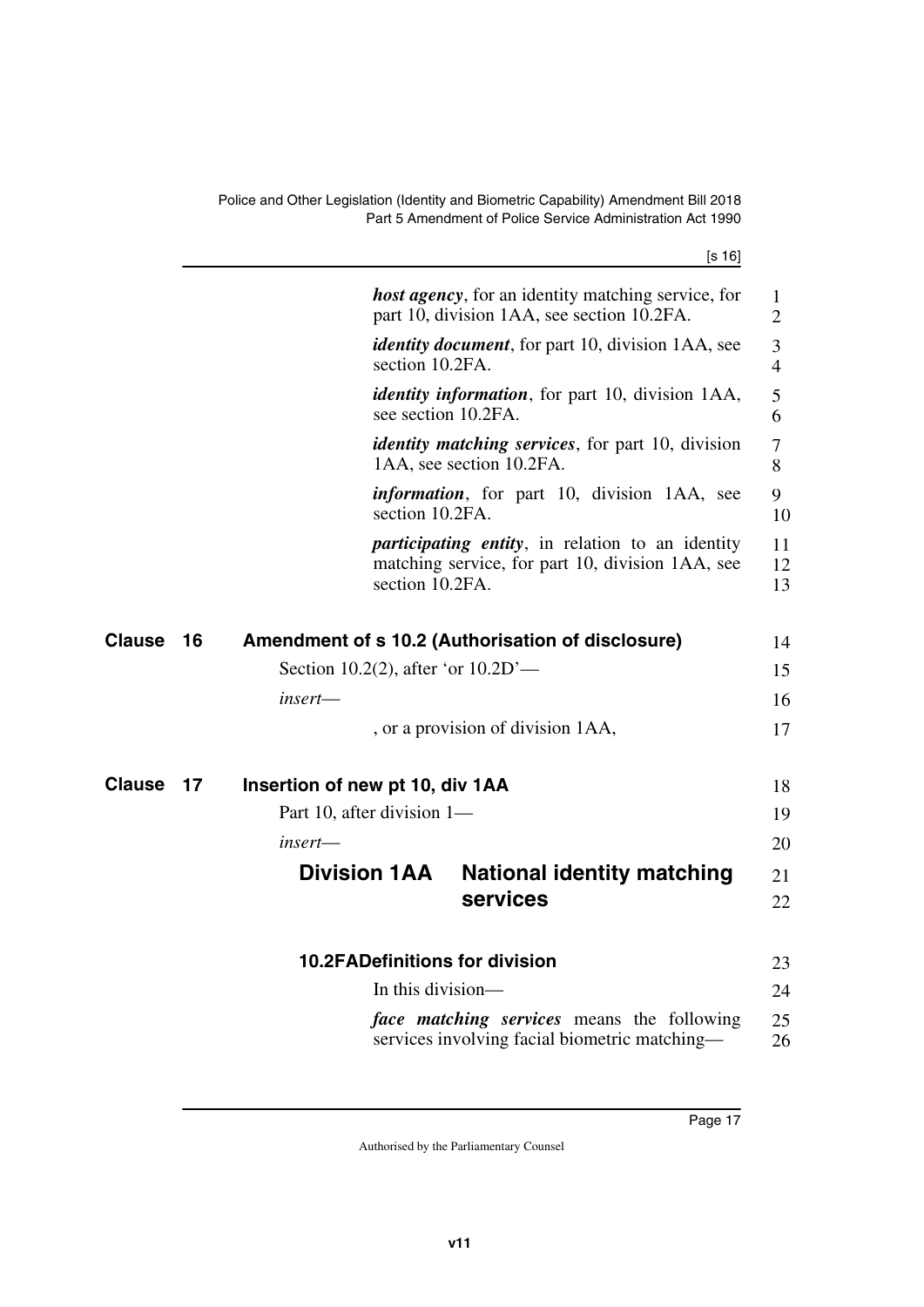| (a) | the service (known as the face verification<br>service) enabling the comparison of a facial<br>image associated with an individual against<br>a facial image held on a specific government<br>record associated with the individual to<br>verify the individual's identity;                                                                          | $\mathbf{1}$<br>$\overline{c}$<br>3<br>$\overline{4}$<br>5<br>6 |
|-----|------------------------------------------------------------------------------------------------------------------------------------------------------------------------------------------------------------------------------------------------------------------------------------------------------------------------------------------------------|-----------------------------------------------------------------|
| (b) | the service (known as the face identification<br>service) enabling the comparison of a facial<br>image against multiple images held on a<br>database of government records to establish<br>an individual's identity;                                                                                                                                 | 7<br>8<br>9<br>10<br>11                                         |
| (c) | the service (known as the one person one<br>licence service) enabling the comparison of<br>an individual's facial image against other<br>facial images used on driver licences and<br>other identity documents to identify whether<br>the individual holds multiple licences, in the<br>same or a different identity, in 1 or more<br>jurisdictions. | 12<br>13<br>14<br>15<br>16<br>17<br>18<br>19                    |
|     | host agency, for an identity matching service,<br>means the Commonwealth agency responsible for<br>maintaining the service under an agreement<br>between the Commonwealth and the States.                                                                                                                                                            | 20<br>21<br>22<br>23                                            |
|     | <i>identity document</i> means a document that-                                                                                                                                                                                                                                                                                                      | 24                                                              |
| (a) | contains<br>incorporates<br>identity<br><b>or</b><br>information; and                                                                                                                                                                                                                                                                                | 25<br>26                                                        |
| (b) | is capable of being used as evidence of<br>identity.                                                                                                                                                                                                                                                                                                 | 27<br>28                                                        |
|     | <i>identity information</i> means information relating<br>to an individual, whether living, dead, real or<br>fictitious, that is capable of being used, alone or in<br>conjunction with other information, to identify or<br>purportedly identify the individual.                                                                                    | 29<br>30<br>31<br>32<br>33                                      |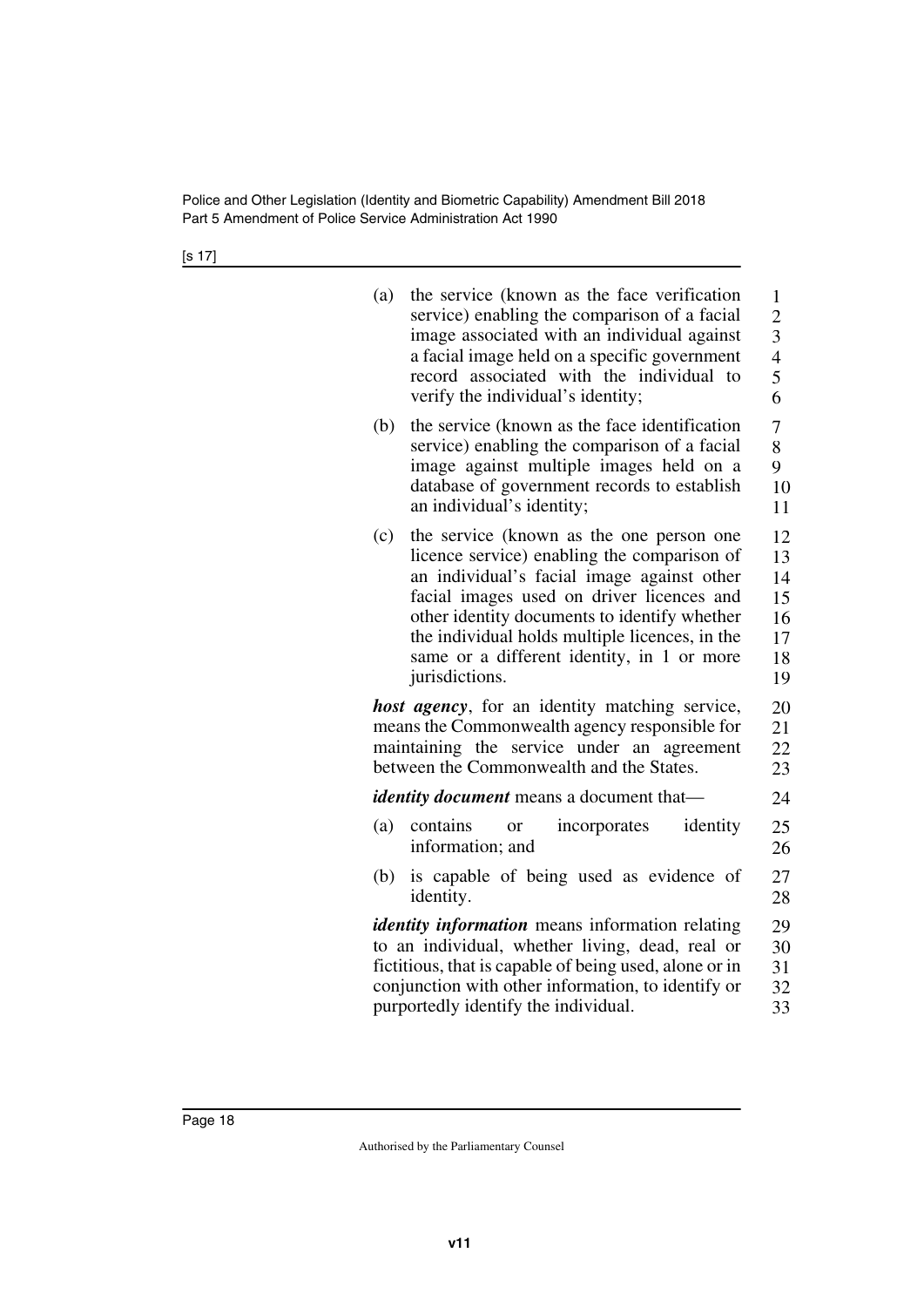|       | Examples-                                                                                                                                                                                                                             |
|-------|---------------------------------------------------------------------------------------------------------------------------------------------------------------------------------------------------------------------------------------|
|       | a photo of, or other information about, an individual<br>on a drivers licence, passport or other identity<br>document                                                                                                                 |
|       | other information about an individual submitted to<br>verify the individual's identity                                                                                                                                                |
| under | <i>identity matching services</i> means the following<br>services administered by the Commonwealth<br>agreement entered<br>into<br>by<br>the<br>an<br>Commonwealth and the States-                                                    |
| (a)   | service<br>(known as<br>the document<br>the<br>verification service) enabling biographical<br>information on identity documents to be<br>verified against corresponding records held<br>by a participating entity for the service;    |
| (b)   | the service (known as the identity data<br>sharing service) enabling the sharing of<br>information<br>identity<br>between<br>the<br>Commonwealth and the States to ensure the<br>accuracy and integrity of identity-based<br>records: |
| (c)   | the face matching services;                                                                                                                                                                                                           |
| (d)   | any other service prescribed by regulation,<br>to the extent the operation of the service<br>relates only to a permitted purpose within<br>the meaning of section 10.2FF(2).                                                          |
|       | <i>information</i> includes a document.                                                                                                                                                                                               |
|       | <i>participating entity</i> , in relation to an identity<br>matching service, means an entity-                                                                                                                                        |
| (a)   | participating in the service; and                                                                                                                                                                                                     |
| (b)   | with whom the commissioner has entered<br>into an agreement in relation to the use of<br>the service.                                                                                                                                 |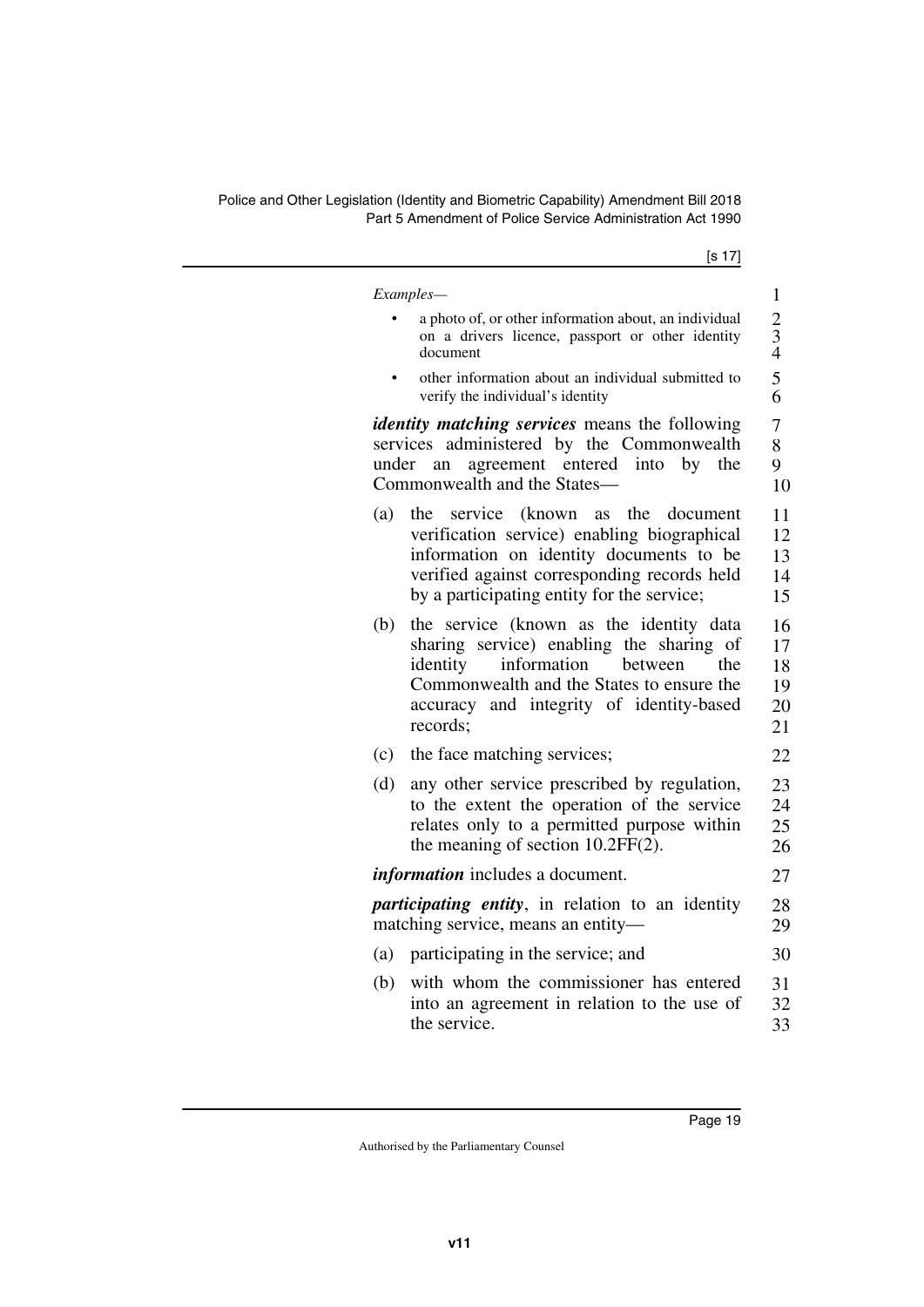<span id="page-21-7"></span><span id="page-21-6"></span><span id="page-21-5"></span><span id="page-21-4"></span><span id="page-21-3"></span><span id="page-21-2"></span><span id="page-21-1"></span><span id="page-21-0"></span>

|        | <b>10.2FBDivision binds all persons</b>                                                                                                                                           | $\mathbf{1}$                                       |
|--------|-----------------------------------------------------------------------------------------------------------------------------------------------------------------------------------|----------------------------------------------------|
|        | This division binds all persons, including the<br>State and, to the extent the legislative power of the<br>Parliament permits, the Commonwealth and the<br>other States.          | $\mathbf{2}$<br>3<br>$\overline{\mathcal{L}}$<br>5 |
|        | 10.2FCDisclosure of identity information by<br>commissioner                                                                                                                       | 6<br>7                                             |
|        | For a purpose related to the operation of an<br>identity matching service, the commissioner may<br>disclose identity information lawfully in the<br>commissioner's possession to- | 8<br>9<br>10<br>11                                 |
| (a)    | the host agency for the service; or                                                                                                                                               | 12                                                 |
| (b)    | a participating entity for the service.                                                                                                                                           | 13                                                 |
|        | by commissioner<br>The commissioner may collect and use identity<br>information, by the operation of an identity<br>matching service, from-                                       | 15<br>16<br>17<br>18                               |
| (a)    | the host agency for the service; or                                                                                                                                               | 19                                                 |
| (b)    | a participating entity for the service.                                                                                                                                           | 20                                                 |
| agency | 10.2FECollection, use and disclosure by host                                                                                                                                      | 21<br>22                                           |
|        | The host agency may, for a purpose related to the<br>operation of an identity matching service—                                                                                   | 23<br>24                                           |
| (a)    | collect or use identity information disclosed<br>to it under this division; or                                                                                                    | 25<br>26                                           |
| (b)    | disclose the identity information to the<br>commissioner or a participating entity for                                                                                            | 27<br>28                                           |
|        | the service.                                                                                                                                                                      | 29                                                 |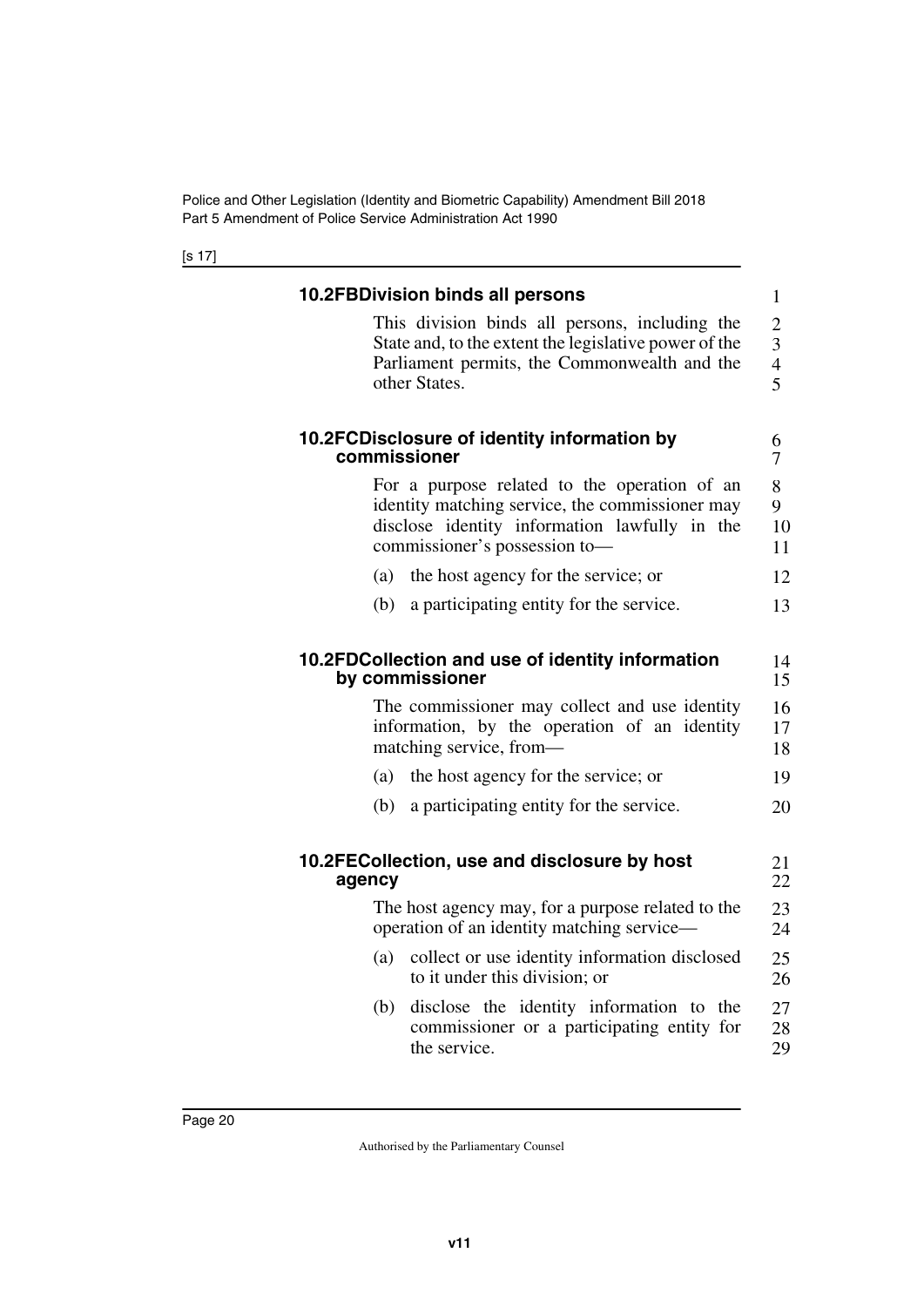<span id="page-22-1"></span><span id="page-22-0"></span>

|     | 10.2FFDisclosure, use or collection must be for<br>permitted purpose                                                                                                                                                                        | $\mathbf{1}$<br>$\overline{c}$ |  |
|-----|---------------------------------------------------------------------------------------------------------------------------------------------------------------------------------------------------------------------------------------------|--------------------------------|--|
| (1) | Despite sections 10.2FC, 10.2FD and 10.2FE,<br>identity information may be disclosed, collected<br>or used under this division only for a permitted<br>purpose.                                                                             |                                |  |
| (2) | Each of the following purposes is a <i>permitted</i><br>$purpose$ —                                                                                                                                                                         | $\overline{7}$<br>8            |  |
|     | (a)<br>preventing, detecting,<br>investigating<br><sub>or</sub><br>prosecuting crimes involving fabricated,<br>manipulated, stolen or otherwise assumed<br>identities;                                                                      | 9<br>10<br>11<br>12            |  |
|     | detecting,<br>investigating<br>(b)<br>preventing,<br><sub>or</sub><br>other<br>offences<br>prosecuting<br>against<br>Commonwealth or State laws:                                                                                            | 13<br>14<br>15                 |  |
|     | investigations<br>conducting<br>(c)<br><b>or</b><br>gathering<br>intelligence for purposes related to national<br>security within the meaning of the National<br>Security Information (Criminal and Civil<br>Proceedings) Act 2004 (Cwlth); | 16<br>17<br>18<br>19<br>20     |  |
|     | promoting the security of a participating<br>(d)<br>entity's assets, facilities or personnel;                                                                                                                                               | 21<br>22                       |  |
|     | Examples-                                                                                                                                                                                                                                   | 23                             |  |
|     | protecting and managing legally assumed<br>identities                                                                                                                                                                                       | 24<br>25                       |  |
|     | security or background checking<br>$\bullet$                                                                                                                                                                                                | 26                             |  |
|     | identifying individuals who are at risk of, or<br>(e)<br>have experienced, physical harm;                                                                                                                                                   | 27<br>28                       |  |
|     | Examples-                                                                                                                                                                                                                                   | 29                             |  |
|     | investigating individuals reported as missing<br>$\bullet$                                                                                                                                                                                  | 30                             |  |
|     | identifying individuals reported as dead, or<br>$\bullet$<br>unidentified human remains                                                                                                                                                     | 31<br>32                       |  |
|     | identifying individuals when<br>addressing<br>significant risks to public health or safety                                                                                                                                                  | 33<br>34                       |  |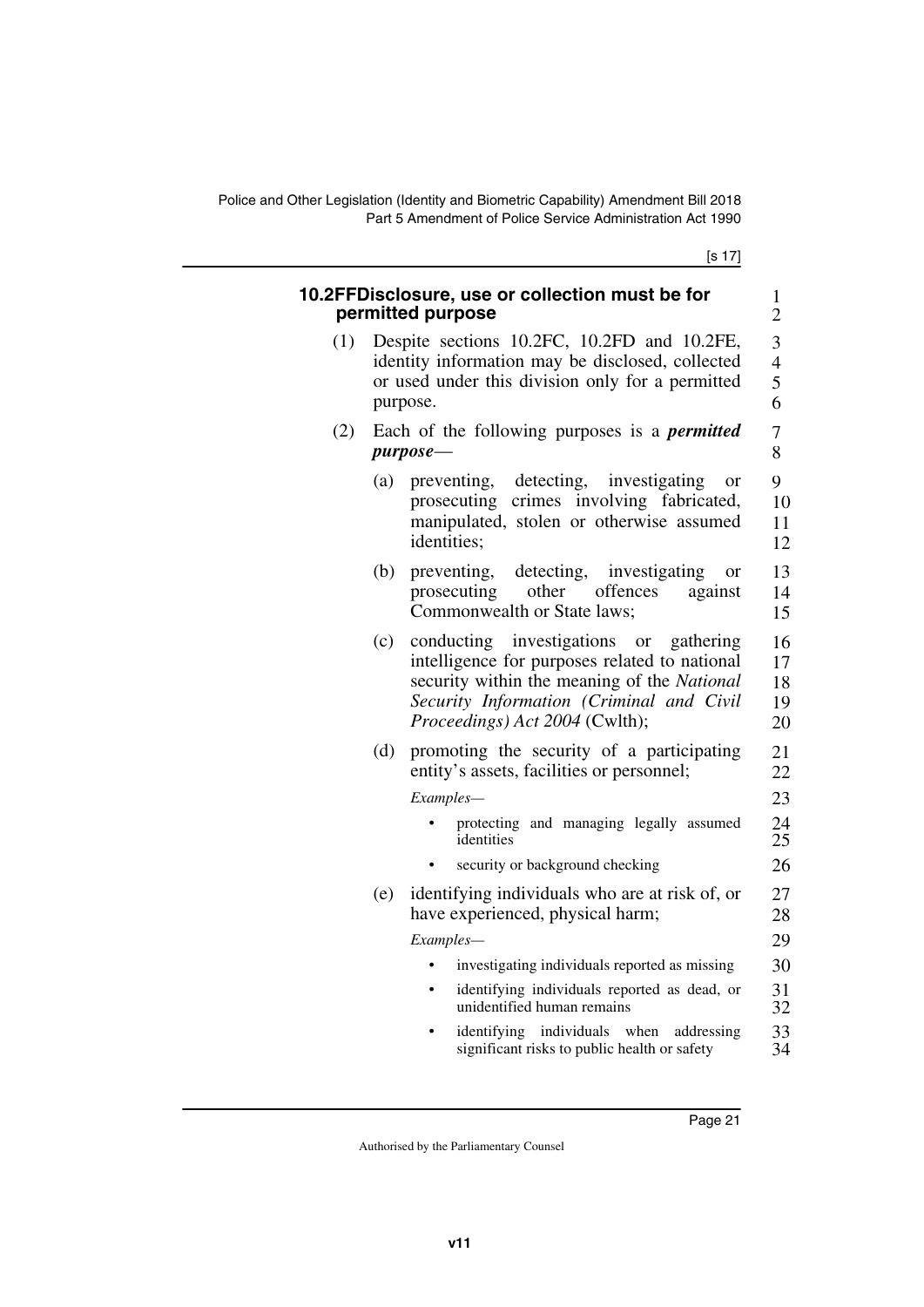<span id="page-23-7"></span><span id="page-23-5"></span><span id="page-23-4"></span><span id="page-23-1"></span><span id="page-23-0"></span>[s 18]

<span id="page-23-6"></span><span id="page-23-3"></span><span id="page-23-2"></span>

|                      |                               | identifying individuals in relation to disaster<br>events or major events                                                                                                                                                                                                     | 1<br>2                           |
|----------------------|-------------------------------|-------------------------------------------------------------------------------------------------------------------------------------------------------------------------------------------------------------------------------------------------------------------------------|----------------------------------|
|                      | (f)                           | improving road safety,<br>including<br>the<br>detection of unlicensed and disqualified<br>drivers and individuals who hold multiple<br>licences;                                                                                                                              | 3<br>$\overline{4}$<br>5<br>6    |
|                      | (g)                           | verifying an individual's identity with the<br>individual's consent or as authorised or<br>required by law.                                                                                                                                                                   | 7<br>8<br>9                      |
|                      |                               | 10.2FGInconsistency with other laws                                                                                                                                                                                                                                           | 10                               |
|                      |                               | To the extent this division is inconsistent with<br>another law, this division prevails to the extent of<br>the inconsistency.                                                                                                                                                | 11<br>12<br>13                   |
| <b>Clause</b><br>-18 | Insertion of new pt 11, div 9 |                                                                                                                                                                                                                                                                               | 14                               |
|                      | Part 11-                      |                                                                                                                                                                                                                                                                               | 15                               |
|                      | insert—                       |                                                                                                                                                                                                                                                                               | 16                               |
|                      | <b>Division 9</b>             | <b>Transitional provision for</b><br><b>Police and Other</b><br><b>Legislation (Identity and</b><br><b>Biometric Capability)</b><br><b>Amendment Act 2018</b>                                                                                                                 | 17<br>18<br>19<br>20<br>21       |
|                      |                               |                                                                                                                                                                                                                                                                               |                                  |
|                      |                               | 11.17Transitional regulation-making power                                                                                                                                                                                                                                     | 22                               |
|                      | (1)                           | A regulation (a <i>transitional regulation</i> )<br>may<br>make provision about a matter for which-                                                                                                                                                                           | 23<br>24                         |
|                      | (a)                           | it is necessary to make provision to allow or<br>facilitate the doing of anything to achieve<br>the transition from the operation of this Act<br>as it was in force immediately before the<br>commencement to the operation of this Act<br>as amended by the Police and Other | 25<br>26<br>27<br>28<br>29<br>30 |
|                      |                               |                                                                                                                                                                                                                                                                               |                                  |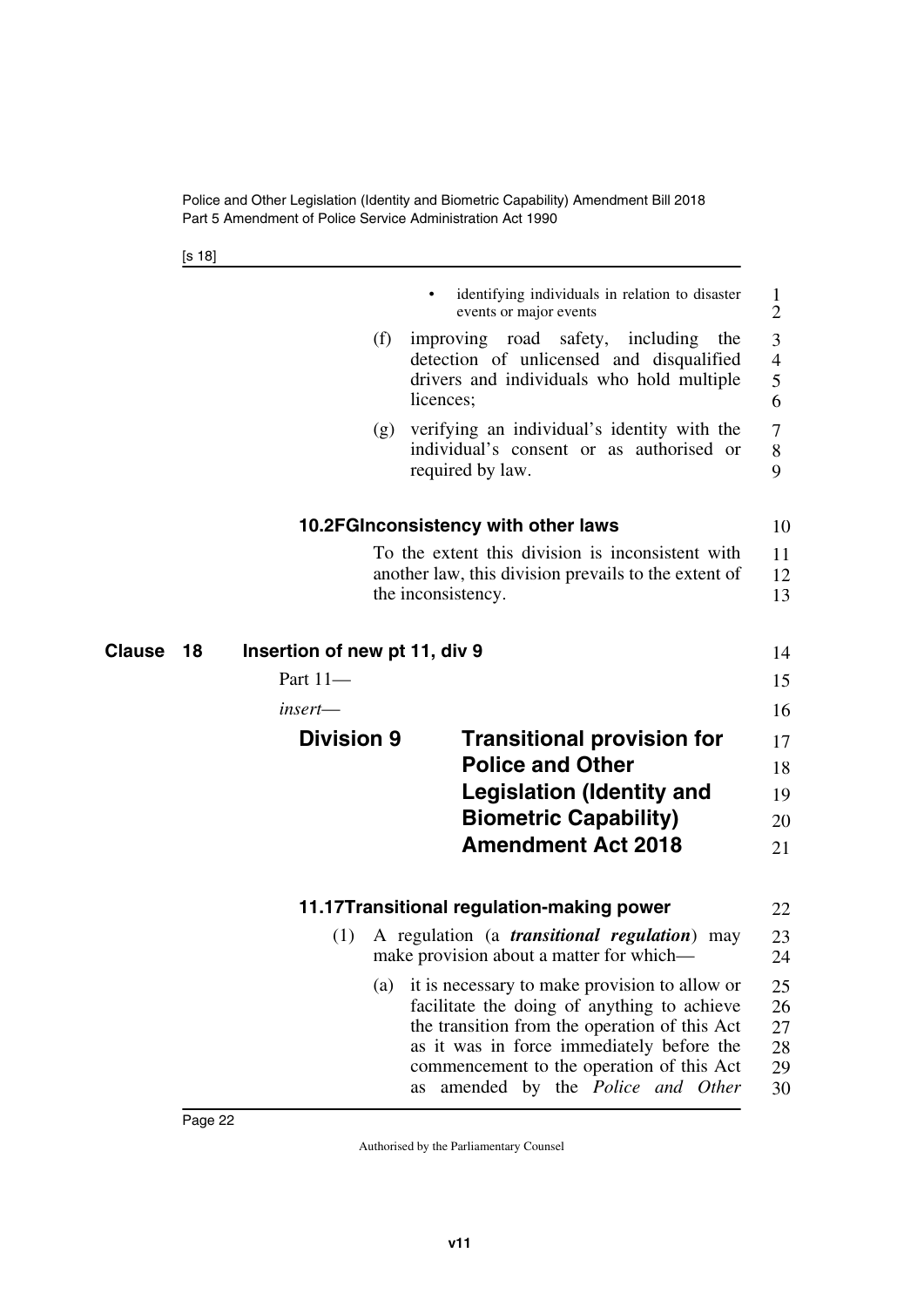Police and Other Legislation (Identity and Biometric Capability) Amendment Bill 2018 Part 6 Amendment of Transport Operations (Road Use Management) Act 1995

[s 19]

<span id="page-24-5"></span><span id="page-24-4"></span><span id="page-24-3"></span><span id="page-24-2"></span><span id="page-24-1"></span><span id="page-24-0"></span>

|               |        |                          | (Identity)<br>Legislation<br>and<br><i>Biometric</i>                                                                |                     |
|---------------|--------|--------------------------|---------------------------------------------------------------------------------------------------------------------|---------------------|
|               |        |                          | Capability) Amendment Act 2018; and                                                                                 | 1<br>2              |
|               |        |                          | (b) this Act does not make provision or<br>sufficient provision.                                                    | 3<br>$\overline{4}$ |
|               |        | (2)                      | A transitional regulation may have retrospective<br>operation to a day not earlier than the day of<br>commencement. | 5<br>6<br>7         |
|               |        | (3)                      | A transitional regulation must declare it is a<br>transitional regulation.                                          | 8<br>9              |
|               |        | (4)                      | A transitional regulation may only be made within<br>2 years after the commencement.                                | 10<br>11            |
|               |        | (5)                      | This division and any transitional regulation<br>expire 3 years after the day of commencement.                      | 12<br>13            |
|               | Part 6 |                          | <b>Amendment of Transport</b>                                                                                       | 14                  |
|               |        |                          | <b>Operations (Road Use</b>                                                                                         | 15                  |
|               |        |                          | <b>Management</b> ) Act 1995                                                                                        | 16                  |
| <b>Clause</b> | 19     | <b>Act amended</b>       |                                                                                                                     | 17                  |
|               |        |                          | This part amends the <i>Transport Operations (Road Use</i><br>Management) Act 1995.                                 | 18<br>19            |
| Clause        | 20     | history information)     | Amendment of s 77 (Restricted written or electronic<br>release of person's prescribed authority and traffic         | 20<br>21<br>22      |
|               |        | (1)                      | Section $77(1)(e)$ , 'governments'—                                                                                 | 23                  |
|               |        | omit, insert-            |                                                                                                                     | 24                  |
|               |        |                          | Australian jurisdictions                                                                                            | 25                  |
|               |        | Section $77(5)$ —<br>(2) |                                                                                                                     | 26                  |
|               |        | omit, insert-            |                                                                                                                     | 27                  |
|               |        |                          |                                                                                                                     |                     |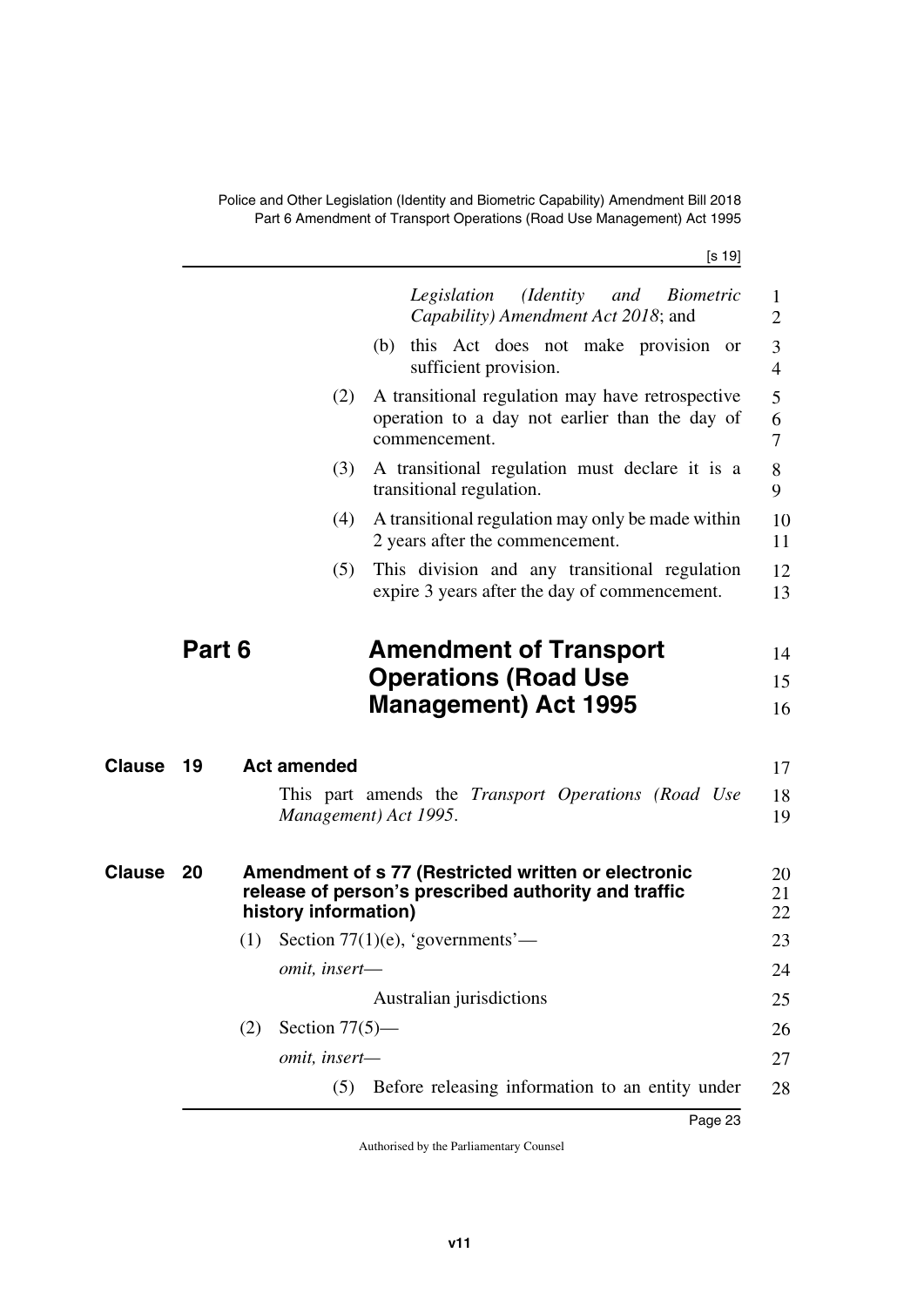<span id="page-25-1"></span>[s 21]

<span id="page-25-7"></span><span id="page-25-6"></span><span id="page-25-5"></span><span id="page-25-4"></span><span id="page-25-3"></span><span id="page-25-2"></span><span id="page-25-0"></span>

|        |        |                    | subsection $(1)(e)$ , the chief executive must be<br>satisfied any release of the information by the<br>entity will be limited to circumstances similar to<br>those mentioned in subsection (1).      | $\mathbf{1}$<br>$\overline{2}$<br>3<br>$\overline{4}$ |
|--------|--------|--------------------|-------------------------------------------------------------------------------------------------------------------------------------------------------------------------------------------------------|-------------------------------------------------------|
|        |        | (5A)               | To remove any doubt, it is declared that the<br>release of information under subsection $(1)(e)$ is<br>not limited by the Transport Planning and<br>Coordination Act 1994, part 4D.                   | 5<br>6<br>7<br>8                                      |
|        |        |                    | $Note-$                                                                                                                                                                                               | 9                                                     |
|        |        |                    | The Transport Planning and Coordination Act 1994,<br>part 4D provides for disclosure, collection and use of<br>identity information in connection with identity<br>matching services under that part. | 10<br>11<br>12<br>13                                  |
|        |        | (3)                | Section 77(5A) and $(6)$ —                                                                                                                                                                            | 14                                                    |
|        |        |                    | <i>renumber</i> as section $77(6)$ and $(7)$ .                                                                                                                                                        | 15                                                    |
|        | Part 7 |                    | <b>Amendment of Transport</b>                                                                                                                                                                         |                                                       |
|        |        |                    |                                                                                                                                                                                                       | 16                                                    |
|        |        |                    | <b>Planning and Coordination Act</b>                                                                                                                                                                  | 17                                                    |
|        |        |                    | 1994                                                                                                                                                                                                  | 18                                                    |
| Clause | 21     | <b>Act amended</b> |                                                                                                                                                                                                       | 19                                                    |
|        |        | Act 1994.          | This part amends the <i>Transport Planning and Coordination</i>                                                                                                                                       | 20<br>21                                              |
| Clause | 22     |                    | Amendment of s 28E (Definitions for pt 4C)                                                                                                                                                            | 22                                                    |
|        |        |                    | Section 28E, definitions <i>prescribed authorisation Act</i> and<br>prescribed authority-                                                                                                             | 23<br>24                                              |
|        |        | omit.              |                                                                                                                                                                                                       | 25                                                    |
| Clause | 23     |                    | Amendment of s 28ED (Restricted access to a digital<br>photo and digitised signature)                                                                                                                 | 26<br>27                                              |
|        |        | (1)                | Section 28ED(4), from 'this $Act'$ —                                                                                                                                                                  | 28                                                    |
|        |        |                    |                                                                                                                                                                                                       |                                                       |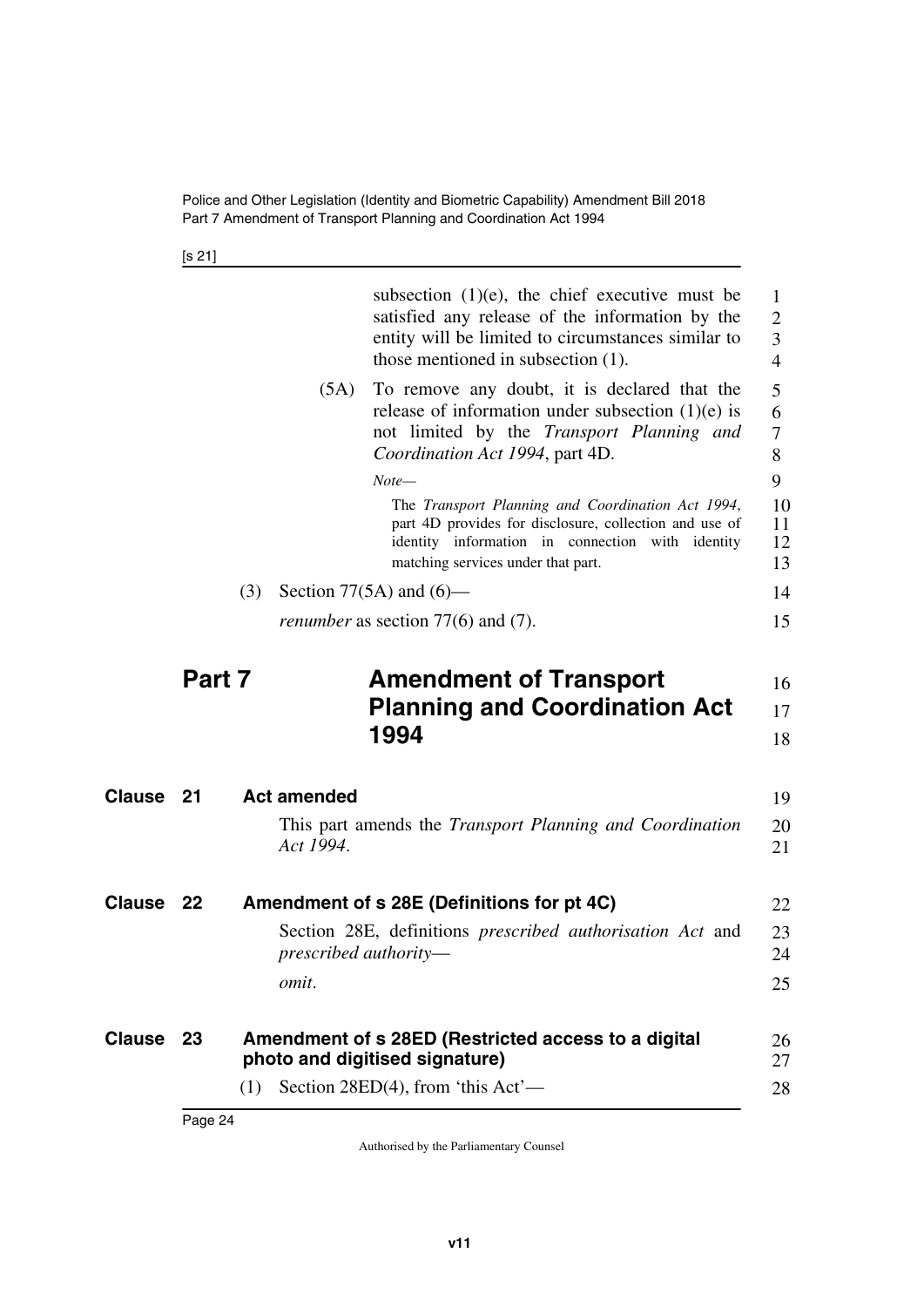<span id="page-26-1"></span><span id="page-26-0"></span>

|              |                        |                          | [s 24]                                                                                                                                                                                                      |                                     |
|--------------|------------------------|--------------------------|-------------------------------------------------------------------------------------------------------------------------------------------------------------------------------------------------------------|-------------------------------------|
|              | omit, insert-          |                          |                                                                                                                                                                                                             | 1                                   |
|              |                        | $28EP(2)$ .              | a prescribed authorisation Act if the access is for<br>a permitted purpose within the meaning of section                                                                                                    | $\mathbf{2}$<br>3<br>$\overline{4}$ |
|              | Section 28ED-<br>(2)   |                          |                                                                                                                                                                                                             | 5                                   |
|              | insert—                |                          |                                                                                                                                                                                                             | 6                                   |
|              | (4A)                   |                          | To remove any doubt, it is declared that access to<br>a digital photo under subsection (4) is not subject<br>to any requirement under part 4D.                                                              | 7<br>8<br>9                         |
| Clause<br>24 | Insertion of new pt 4D |                          |                                                                                                                                                                                                             | 10                                  |
|              | After part 4C—         |                          |                                                                                                                                                                                                             | 11                                  |
|              | insert—                |                          |                                                                                                                                                                                                             | 12                                  |
|              |                        | Part 4D                  | <b>National identity</b>                                                                                                                                                                                    | 13                                  |
|              |                        |                          | matching services                                                                                                                                                                                           | 14                                  |
|              |                        | <b>Division 1</b>        | <b>Preliminary</b>                                                                                                                                                                                          | 15                                  |
|              |                        | 28EIDefinitions for part |                                                                                                                                                                                                             | 16                                  |
|              |                        | In this part—            |                                                                                                                                                                                                             | 17                                  |
|              |                        | service.                 | <i>document verification service</i> means the service<br>enabling biographical information on identity<br>documents to be verified against corresponding<br>records held by a participating entity for the | 18<br>19<br>20<br>21<br>22          |
|              |                        |                          | <i>face matching services</i> means the following<br>services involving facial biometric matching—                                                                                                          | 23<br>24                            |

<span id="page-26-7"></span><span id="page-26-6"></span><span id="page-26-5"></span><span id="page-26-4"></span><span id="page-26-3"></span><span id="page-26-2"></span>(a) the service (known as the face verification service) enabling the comparison of a facial image associated with an individual against a facial image held on a specific government 25 26 27 28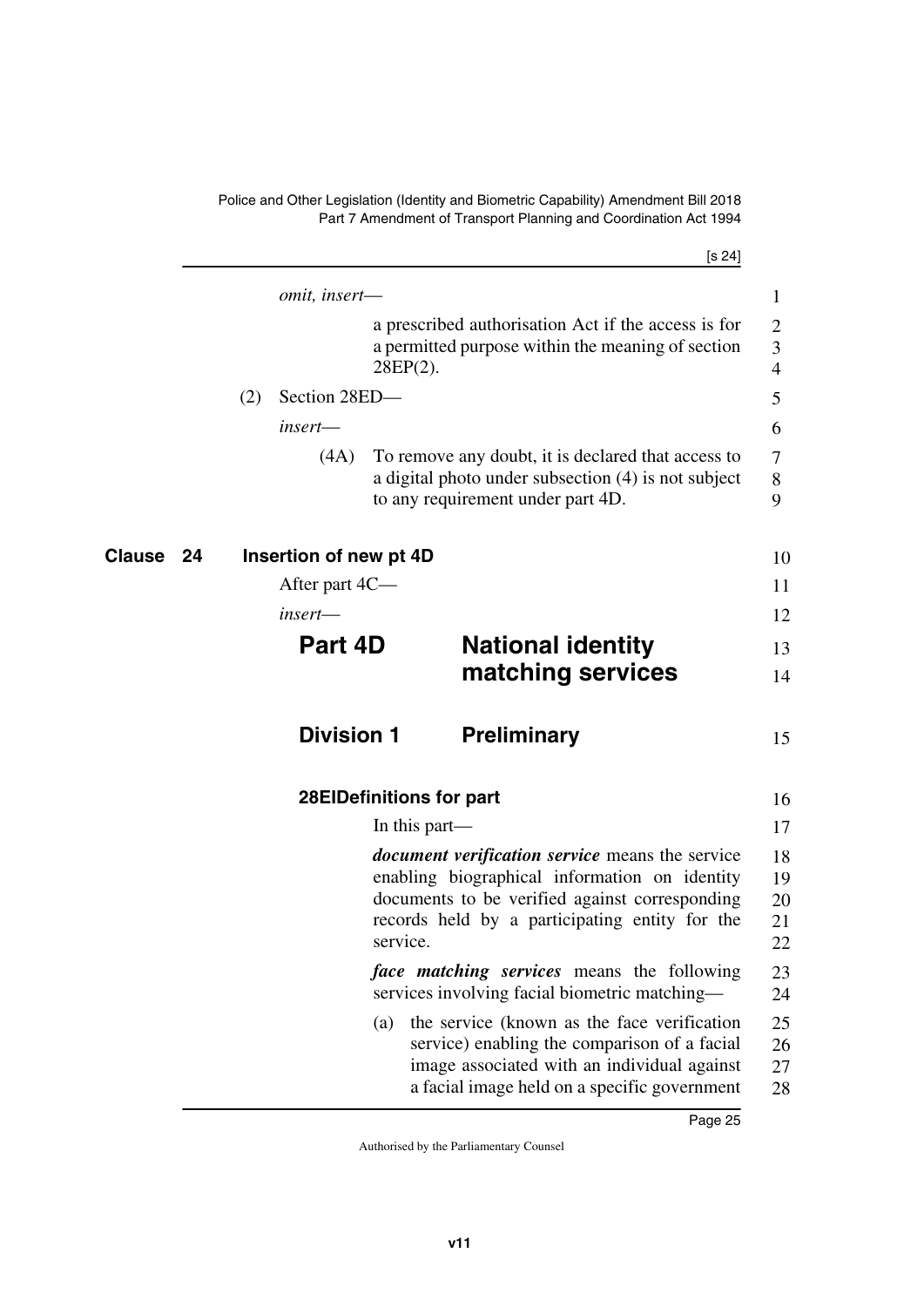| record associated with the individual to<br>verify the individual's identity;                                                                                                                                                                                                                                                                               |                          |
|-------------------------------------------------------------------------------------------------------------------------------------------------------------------------------------------------------------------------------------------------------------------------------------------------------------------------------------------------------------|--------------------------|
| the service (known as the face identification<br>(b)<br>service) enabling the comparison of a facial<br>image against multiple images held on a<br>database of government records to establish<br>an individual's identity;                                                                                                                                 |                          |
| the service (known as the one person one<br>(c)<br>licence service) enabling the comparison of<br>an individual's facial image against other<br>facial images used on driver licences and<br>other identity documents to identify whether<br>the individual holds multiple licences, in the<br>same or a different identity, in 1 or more<br>jurisdictions; |                          |
| (d)<br>the service (known as the facial recognition<br>analysis<br>utility<br>participating entity for the service that has<br>responsibility for driver licensing in a State<br>to undertake biometric matching using its<br>own data.                                                                                                                     | service) enabling<br>a   |
| <b>host agency</b> , for an identity matching service,<br>means the Commonwealth agency responsible for<br>maintaining the service under an agreement<br>between the Commonwealth and the States.                                                                                                                                                           |                          |
| <i>identity document</i> means a document that-                                                                                                                                                                                                                                                                                                             |                          |
| (a)<br>contains<br><b>or</b><br>information; and                                                                                                                                                                                                                                                                                                            | incorporates<br>identity |
| (b) is capable of being used as evidence of<br>identity.                                                                                                                                                                                                                                                                                                    |                          |
| <i>identity information</i> means information relating<br>to an individual, whether living, dead, real or<br>fictitious, that is capable of being used, alone or in<br>conjunction with other information, to identify or<br>purportedly identify the individual.                                                                                           |                          |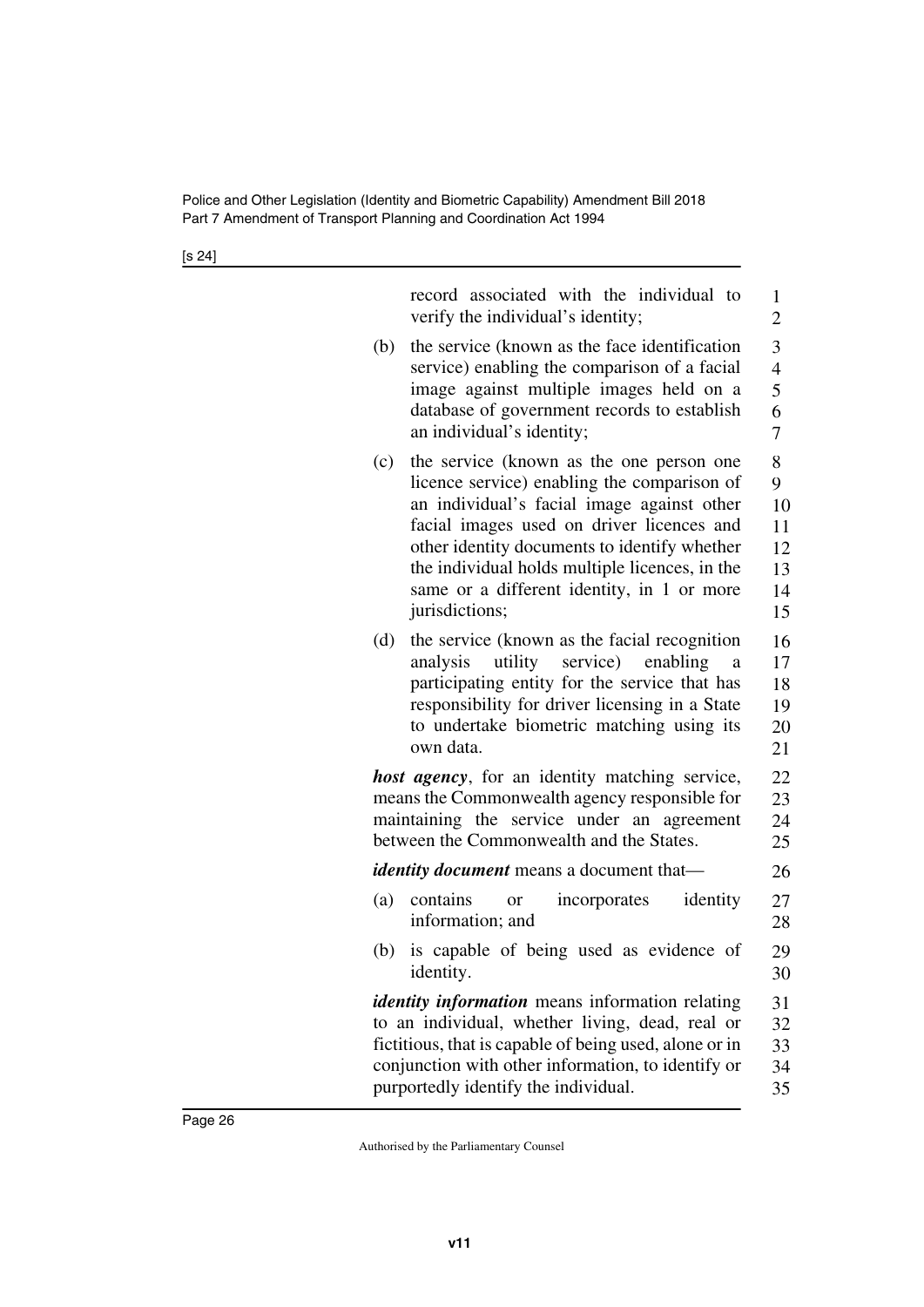|     | [s 24]                                                                                                                                                                                                                                       |
|-----|----------------------------------------------------------------------------------------------------------------------------------------------------------------------------------------------------------------------------------------------|
|     | Examples—                                                                                                                                                                                                                                    |
|     | a photo of, or other information about, an individual<br>on a drivers licence, passport or other identity<br>document                                                                                                                        |
|     | other information about an individual submitted to<br>verify the individual's identity                                                                                                                                                       |
|     | <i>identity matching services</i> means the following<br>services administered by the Commonwealth in<br>accordance with an agreement entered into by the<br>Commonwealth and the States—                                                    |
|     | the document verification service;<br>(a)                                                                                                                                                                                                    |
|     | the service (known as the identity data<br>(b)<br>sharing service) enabling the sharing of<br>identity<br>information<br>between<br>the<br>Commonwealth and the States to ensure the<br>accuracy and integrity of identity-based<br>records; |
|     | (c)<br>the face matching services;                                                                                                                                                                                                           |
|     | (d)<br>any other service prescribed by regulation,<br>to the extent the operation of the service<br>relates only to a permitted purpose within<br>the meaning of section $28EP(2)$ .                                                         |
|     | <i>information</i> includes a document.                                                                                                                                                                                                      |
|     | <i>participating entity</i> , in relation to an identity<br>matching service, means an entity-                                                                                                                                               |
|     | (a)<br>participating in the service; and                                                                                                                                                                                                     |
|     | with whom the chief executive has entered<br>(b)<br>into an agreement in relation to the use of<br>the service.                                                                                                                              |
|     | 28EJPart binds all persons                                                                                                                                                                                                                   |
| (1) | This part binds all persons, including the State<br>and, to the extent the legislative power of the<br>Parliament permits, the Commonwealth and the                                                                                          |

34

<span id="page-28-1"></span><span id="page-28-0"></span>other States.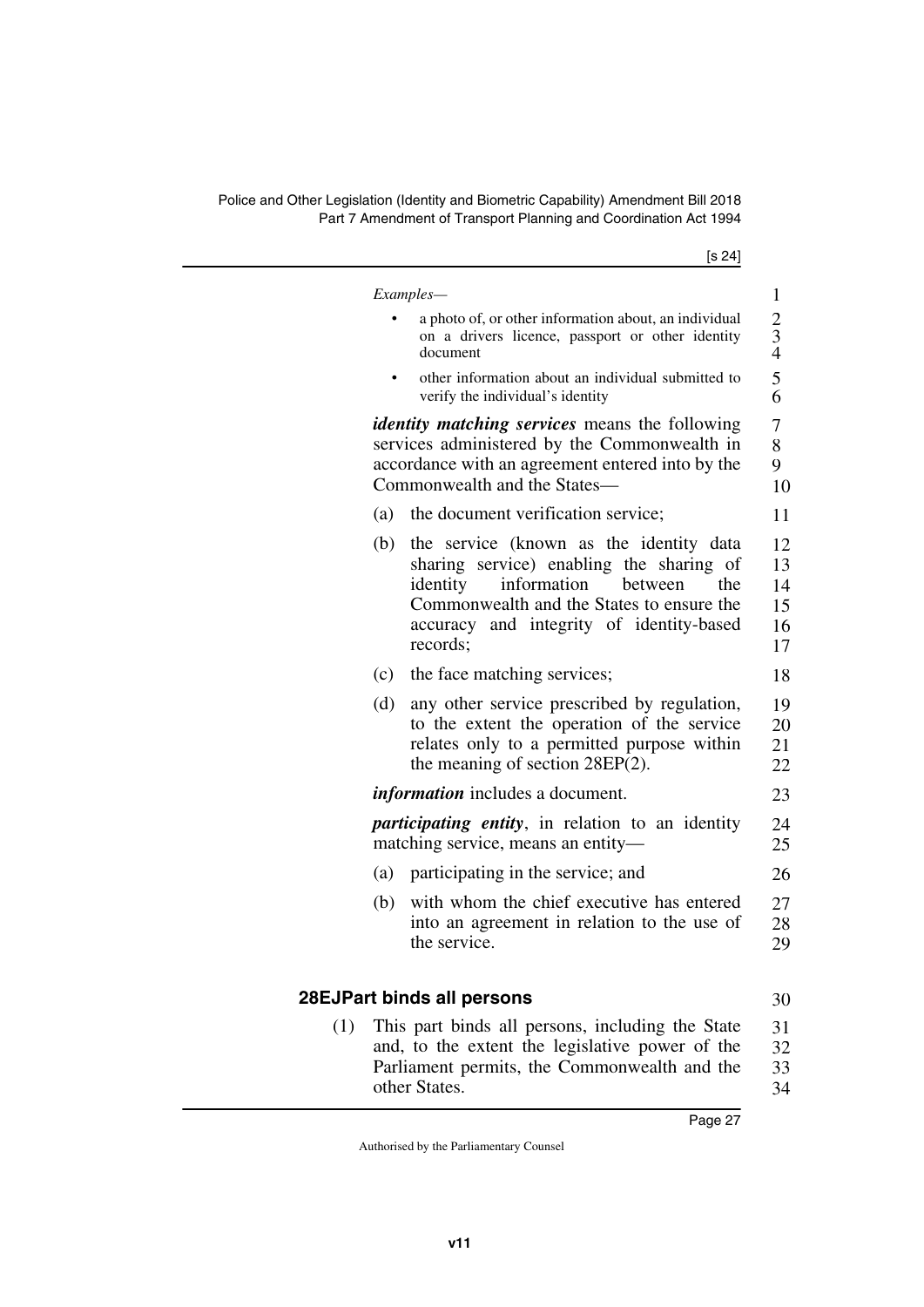<span id="page-29-7"></span><span id="page-29-6"></span><span id="page-29-5"></span><span id="page-29-4"></span><span id="page-29-3"></span><span id="page-29-2"></span><span id="page-29-1"></span><span id="page-29-0"></span>

| (2)               | However, the State, the Commonwealth or<br>another State can not be prosecuted for an offence<br>against this part.                                                                                                                                                                                                                                                                                                               | $\mathbf{1}$<br>$\overline{2}$<br>3              |
|-------------------|-----------------------------------------------------------------------------------------------------------------------------------------------------------------------------------------------------------------------------------------------------------------------------------------------------------------------------------------------------------------------------------------------------------------------------------|--------------------------------------------------|
| <b>Division 2</b> | <b>Document verification</b><br>service                                                                                                                                                                                                                                                                                                                                                                                           | 4<br>5                                           |
|                   | 28EKDisclosure of information about prescribed<br><b>authorities</b>                                                                                                                                                                                                                                                                                                                                                              | 6<br>7                                           |
| (1)               | For a purpose related to the operation of the<br>document verification service, the chief executive<br>may disclose, in writing or electronically,<br>information kept by the chief executive under an<br>Act about a person's prescribed authority to an<br>entity that, under an agreement between the State<br>and other Australian jurisdictions, maintains a<br>database containing information about identity<br>documents. | 8<br>9<br>10<br>11<br>12<br>13<br>14<br>15<br>16 |
| (2)               | Before disclosing information under subsection<br>(1), the chief executive must be satisfied any<br>disclosure of the information by the entity will be<br>only for the operation of the document<br>verification service.                                                                                                                                                                                                        | 17<br>18<br>19<br>20<br>21                       |
| <b>Division 3</b> | <b>Other identity matching</b><br>services                                                                                                                                                                                                                                                                                                                                                                                        | 22<br>23                                         |
|                   | 28ELApplication of division                                                                                                                                                                                                                                                                                                                                                                                                       | 24                                               |
|                   | This division applies in relation to an identity<br>matching service other than the document<br>verification service.                                                                                                                                                                                                                                                                                                             | 25<br>26<br>27                                   |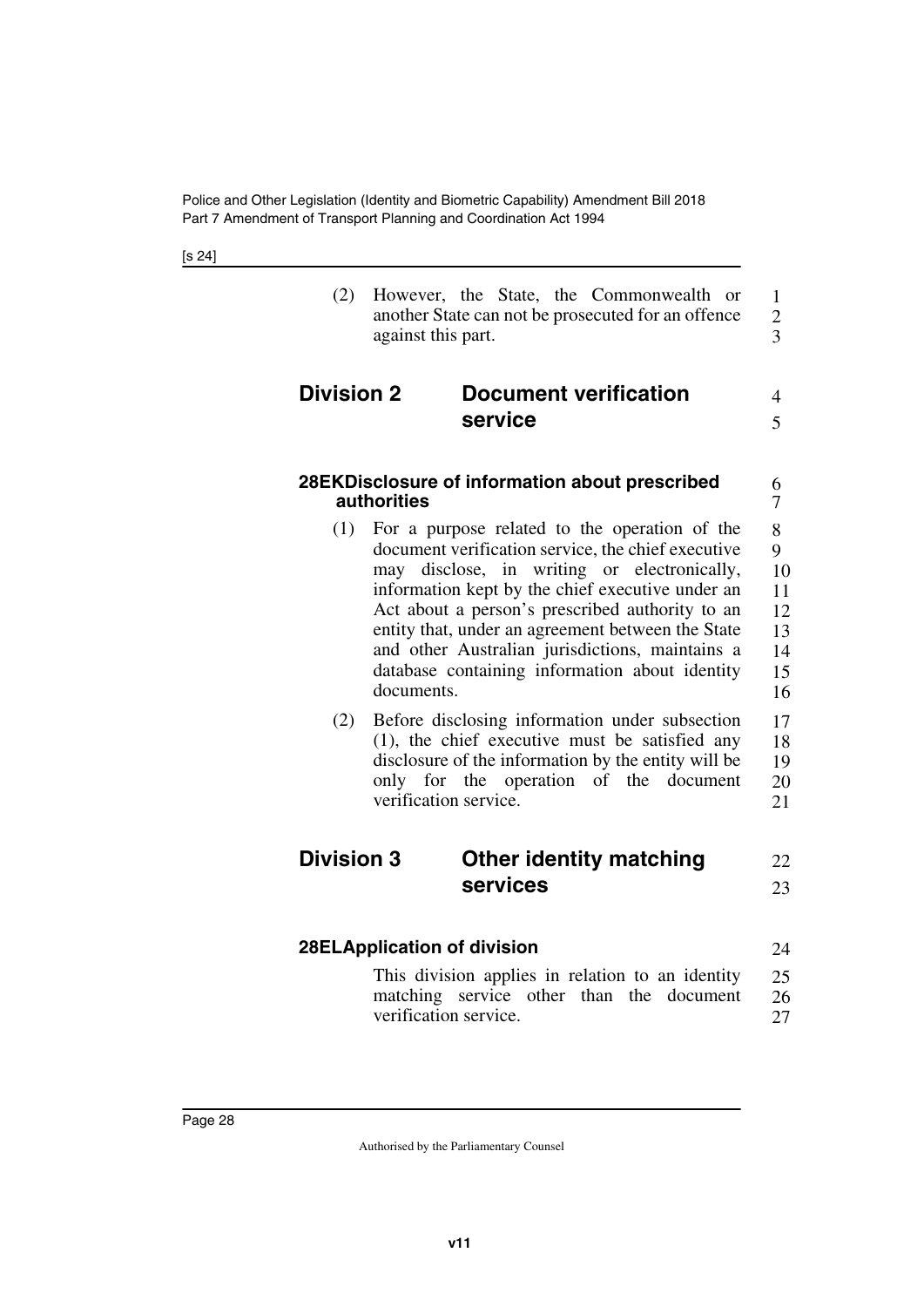<span id="page-30-7"></span><span id="page-30-6"></span><span id="page-30-5"></span><span id="page-30-4"></span><span id="page-30-3"></span><span id="page-30-2"></span><span id="page-30-1"></span><span id="page-30-0"></span>

|     | 28EMDisclosure of identity information by chief<br>executive                                                                                                                                                                                                                                                                                                  |
|-----|---------------------------------------------------------------------------------------------------------------------------------------------------------------------------------------------------------------------------------------------------------------------------------------------------------------------------------------------------------------|
|     | For a purpose related to the operation of an<br>identity matching service, the chief executive may<br>disclose identity information kept under<br><sub>a</sub><br>prescribed authorisation Act to-                                                                                                                                                            |
|     | the host agency for the service; or<br>(a)                                                                                                                                                                                                                                                                                                                    |
|     | a participating entity for the service.<br>(b)                                                                                                                                                                                                                                                                                                                |
|     | 28ENCollection and use of identity information by<br>chief executive                                                                                                                                                                                                                                                                                          |
|     | The chief executive may collect and use identity<br>information, by the operation of an identity<br>matching service, from-                                                                                                                                                                                                                                   |
|     | the host agency for the service; or<br>(a)                                                                                                                                                                                                                                                                                                                    |
|     | a participating entity for the service.<br>(b)                                                                                                                                                                                                                                                                                                                |
|     |                                                                                                                                                                                                                                                                                                                                                               |
|     | 28EOCollection, use and disclosure by host<br>agency                                                                                                                                                                                                                                                                                                          |
|     | operation of an identity matching service—                                                                                                                                                                                                                                                                                                                    |
|     | (a)<br>to it under this division; or                                                                                                                                                                                                                                                                                                                          |
|     | (b)<br>service.                                                                                                                                                                                                                                                                                                                                               |
|     | 28EPDisclosure, use or collection must be for<br>permitted purpose                                                                                                                                                                                                                                                                                            |
| (1) | The host agency may, for a purpose related to the<br>collect or use identity information disclosed<br>disclose the identity information to the chief<br>executive or a participating entity for the<br>Despite sections 28EM, 28EN and 28EO, identity<br>information may be disclosed, collected or used<br>under this division only for a permitted purpose. |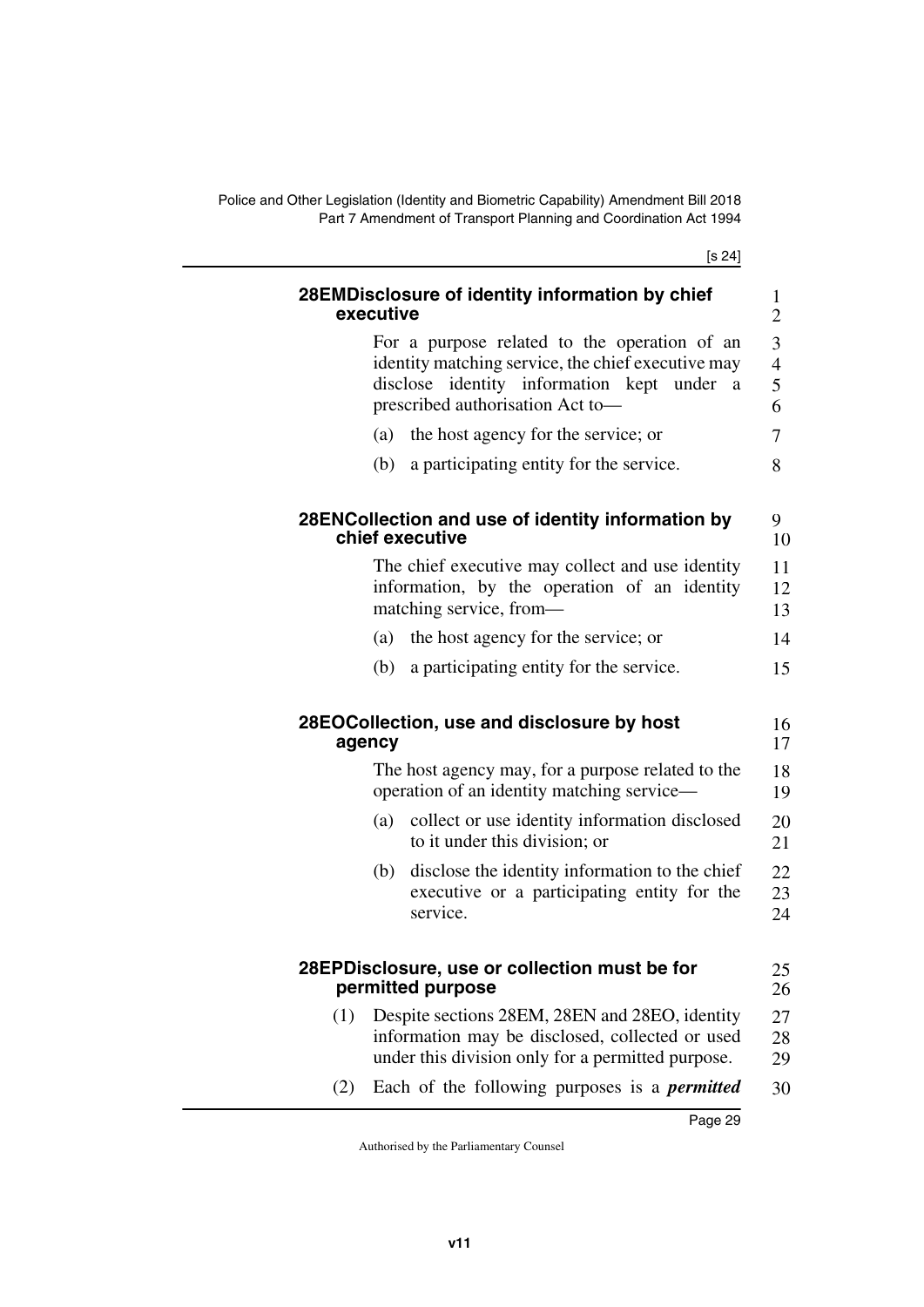|     | <i>purpose-</i>                                                                                                                                                                                                      | 1                                          |
|-----|----------------------------------------------------------------------------------------------------------------------------------------------------------------------------------------------------------------------|--------------------------------------------|
| (a) | preventing, detecting, investigating<br><sub>or</sub><br>crimes involving fabricated,<br>prosecuting<br>manipulated, stolen or otherwise assumed<br>identities;                                                      | $\overline{2}$<br>3<br>$\overline{4}$<br>5 |
| (b) | preventing,<br>detecting, investigating<br><sub>or</sub><br>other offences<br>prosecuting<br>against<br>Commonwealth or State laws;                                                                                  | 6<br>7<br>8                                |
| (c) | conducting investigations or gathering<br>intelligence for purposes related to national<br>security within the meaning of the National<br>Security Information (Criminal and Civil<br>Proceedings) Act 2004 (Cwlth); | 9<br>10<br>11<br>12<br>13                  |
| (d) | promoting the security of the<br>assets.<br>facilities or personnel of a participating<br>entity that is a government entity;                                                                                        | 14<br>15<br>16                             |
|     | Examples-                                                                                                                                                                                                            | 17                                         |
|     | protecting and managing legally assumed<br>identities                                                                                                                                                                | 18<br>19                                   |
|     | security or background checking                                                                                                                                                                                      | 20                                         |
| (e) | identifying individuals who are at risk of, or<br>have experienced, physical harm;                                                                                                                                   | 21<br>22                                   |
|     | Examples—                                                                                                                                                                                                            | 23                                         |
|     | investigating individuals reported missing                                                                                                                                                                           | 24                                         |
|     | identifying individuals reported as dead, or<br>unidentified human remains                                                                                                                                           | 25<br>26                                   |
|     | identifying individuals when<br>addressing<br>significant risks to public health or safety                                                                                                                           | 27<br>28                                   |
|     | identifying individuals in relation to disaster<br>events or major events                                                                                                                                            | 29<br>30                                   |
| (f) | improving road safety,<br>including<br>the<br>detection of unlicensed and disqualified<br>drivers and individuals who hold multiple<br>licences;                                                                     | 31<br>32<br>33<br>34                       |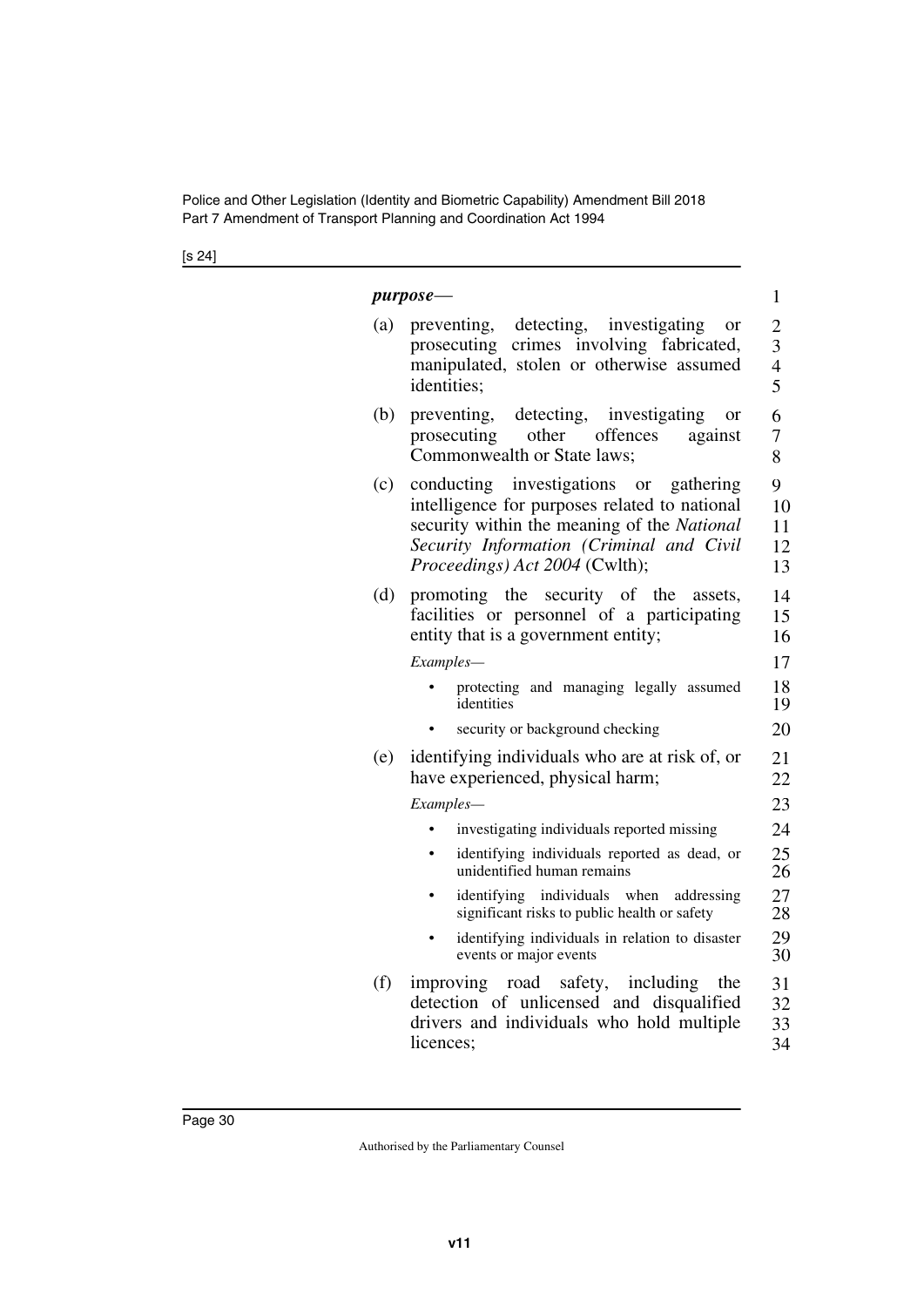<span id="page-32-7"></span><span id="page-32-6"></span><span id="page-32-5"></span><span id="page-32-4"></span><span id="page-32-3"></span><span id="page-32-2"></span><span id="page-32-1"></span><span id="page-32-0"></span>

|           |    |                              | [s 25]                                                                                                                                                                   |                                     |
|-----------|----|------------------------------|--------------------------------------------------------------------------------------------------------------------------------------------------------------------------|-------------------------------------|
|           |    |                              | verifying an individual's identity with the<br>(g)<br>individual's consent or as authorised or<br>required by law.                                                       | 1<br>$\mathbf{2}$<br>$\overline{3}$ |
|           |    |                              | 28EQMisuse of identity information                                                                                                                                       | 4                                   |
|           |    | (1)                          | A person must not collect, use or disclose relevant<br>identity information for a purpose other than a<br>permitted purpose within the meaning of section<br>$28EP(2)$ . | 5<br>6<br>7<br>8                    |
|           |    |                              | Maximum penalty—100 penalty units.                                                                                                                                       | 9                                   |
|           |    | (2)                          | In this section—                                                                                                                                                         | 10                                  |
|           |    |                              | <i>relevant identity information</i> means identity<br>information-                                                                                                      | 11<br>12                            |
|           |    |                              | disclosed by the chief executive under this<br>(a)<br>division; and                                                                                                      | 13<br>14                            |
|           |    |                              | obtained by operation of an identity<br>(b)<br>matching service.                                                                                                         | 15<br>16                            |
|           |    |                              | 28ERInconsistency with other laws                                                                                                                                        | 17                                  |
|           |    |                              | To the extent this division is inconsistent with part<br>4C or another law, this division prevails to the<br>extent of the inconsistency.                                | 18<br>19<br>20                      |
| Clause    | 25 | photos)                      | Omission of s 37A (Annual report about access to digital                                                                                                                 | 21<br>22                            |
|           |    | Section 37A-                 |                                                                                                                                                                          | 23                                  |
|           |    | omit.                        |                                                                                                                                                                          | 24                                  |
| Clause 26 |    | Insertion of new pt 7, div 4 |                                                                                                                                                                          | 25                                  |
|           |    | Part 7-                      |                                                                                                                                                                          | 26                                  |
|           |    | insert-                      |                                                                                                                                                                          | 27                                  |
|           |    |                              |                                                                                                                                                                          |                                     |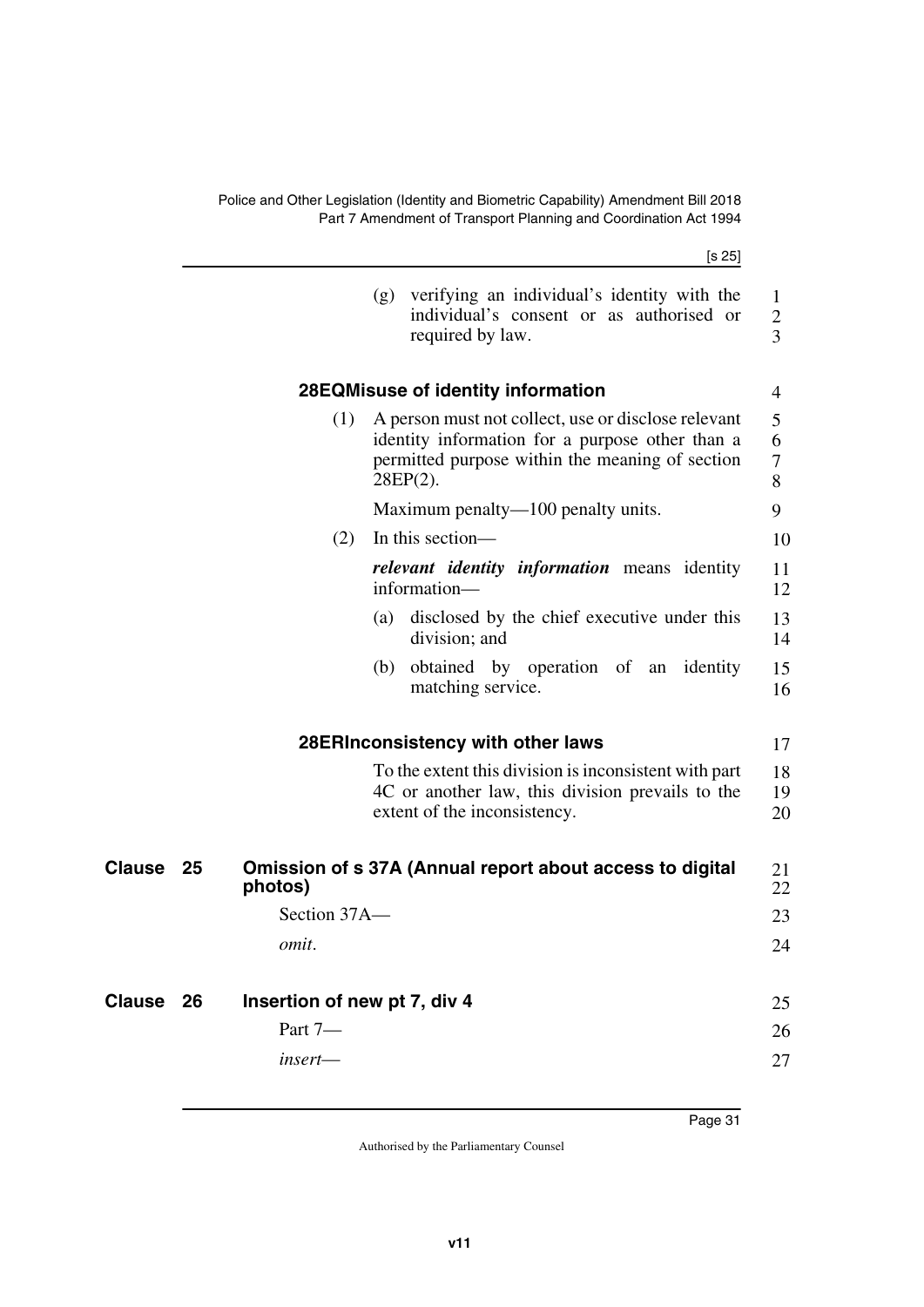<span id="page-33-3"></span><span id="page-33-2"></span><span id="page-33-1"></span><span id="page-33-0"></span>[s 27]

<span id="page-33-5"></span><span id="page-33-4"></span>

|           | <b>Division 4</b>                      |               | <b>Transitional provision for</b><br><b>Police and Other</b><br><b>Legislation (Identity and</b><br><b>Biometric Capability)</b><br><b>Amendment Act 2018</b>                                                                                                                                                                                                                    | $\mathbf{1}$<br>$\overline{2}$<br>3<br>$\overline{4}$<br>5 |
|-----------|----------------------------------------|---------------|----------------------------------------------------------------------------------------------------------------------------------------------------------------------------------------------------------------------------------------------------------------------------------------------------------------------------------------------------------------------------------|------------------------------------------------------------|
|           | 46                                     |               | <b>Transitional regulation-making power</b>                                                                                                                                                                                                                                                                                                                                      | 6                                                          |
|           | (1)                                    |               | A regulation (a <i>transitional regulation</i> ) may<br>make provision about a matter for which—                                                                                                                                                                                                                                                                                 | 7<br>8                                                     |
|           |                                        | (a)<br>as     | it is necessary to make provision to allow or<br>facilitate the doing of anything to achieve<br>the transition from the operation of this Act<br>as it was in force immediately before the<br>commencement to the operation of this Act<br>amended by the Police and Other<br>Legislation<br>( <i>Identity</i><br><i>Biometric</i><br>and<br>Capability) Amendment Act 2018; and | 9<br>10<br>11<br>12<br>13<br>14<br>15<br>16                |
|           |                                        |               | (b) this Act does not make provision or<br>sufficient provision.                                                                                                                                                                                                                                                                                                                 | 17<br>18                                                   |
|           | (2)                                    | commencement. | A transitional regulation may have retrospective<br>operation to a day not earlier than the day of                                                                                                                                                                                                                                                                               | 19<br>20<br>21                                             |
|           | (3)                                    |               | A transitional regulation must declare it is a<br>transitional regulation.                                                                                                                                                                                                                                                                                                       | 22<br>23                                                   |
|           | (4)                                    |               | A transitional regulation may only be made within<br>2 years after the commencement.                                                                                                                                                                                                                                                                                             | 24<br>25                                                   |
|           | (5)                                    |               | This division and any transitional regulation<br>expire 3 years after the day of commencement.                                                                                                                                                                                                                                                                                   | 26<br>27                                                   |
| Clause 27 | <b>Amendment of sch 1 (Dictionary)</b> |               |                                                                                                                                                                                                                                                                                                                                                                                  | 28                                                         |
|           | (1)<br>prescribed authority-<br>omit.  |               | Schedule 1, definitions <i>prescribed authorisation Act</i> and                                                                                                                                                                                                                                                                                                                  | 29<br>30<br>31                                             |
|           |                                        |               |                                                                                                                                                                                                                                                                                                                                                                                  |                                                            |